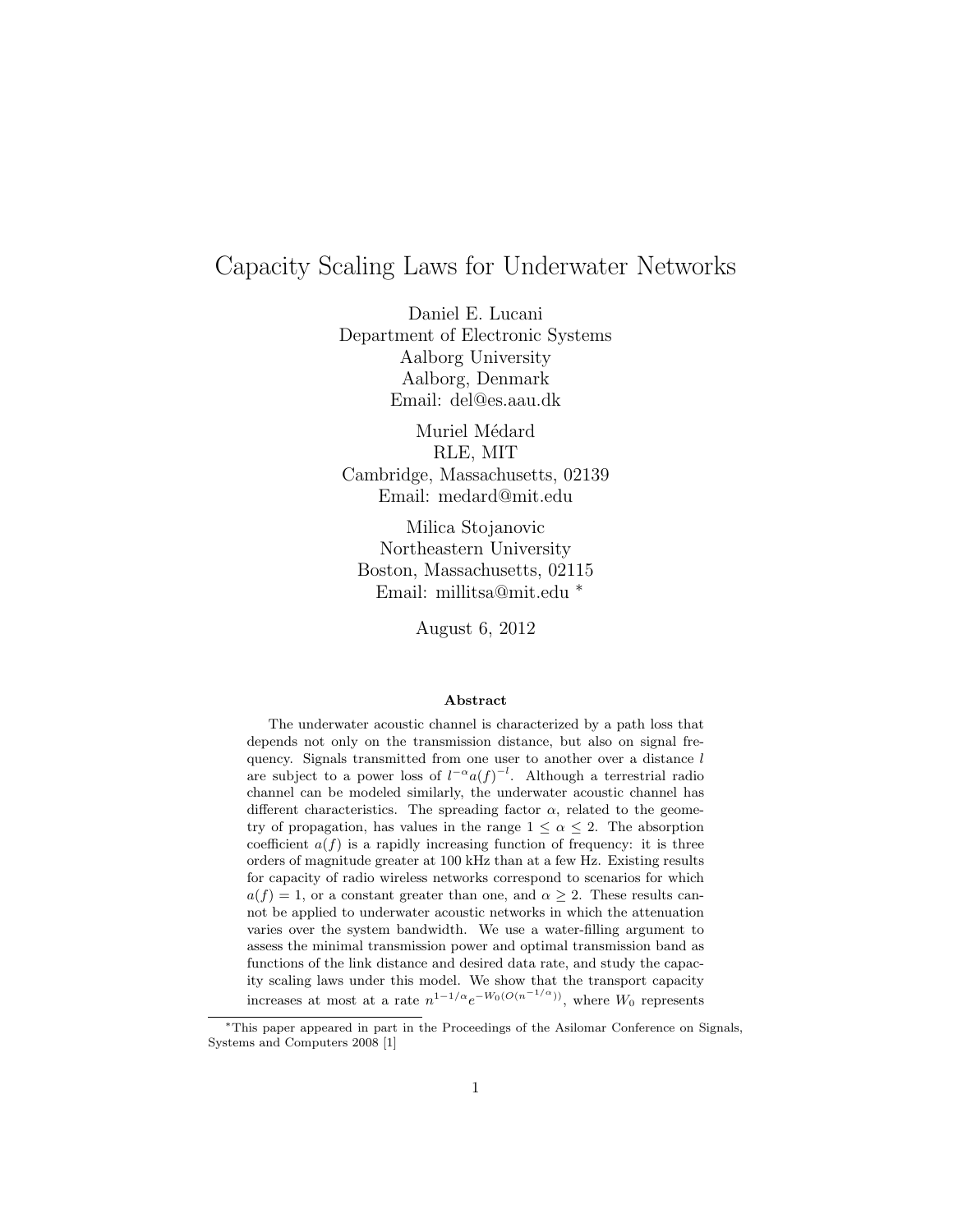the branch zero of the Lambert W function, for the cases in which the transmission band is either fixed a priori or assigned in relation to the transmission distance. This means that the transport capacity increases much slower than that of multi-hop routing in wireless scenarios, which is bounded by  $O(n^{1/2})$ . Finally, we show that scaling the frequency of the transmission band with the number of nodes provides a means to exploit characteristics of the acoustic channel in order to overcome the previous pessimistic results.

## 1 Introduction

The seminal work by Gupta and Kumar [2] studied wireless networks, modeled as a set of  $n$  nodes that exchange information, with the aim of determining what amount of information the source nodes can send to the destination as the number n grows. The original results obtained for nodes deployed in a disk of unit area motivated the study of capacity scaling laws in different scenarios, ranging from achievability results in random deployments using percolation theory [3] or cooperation between nodes [4], to the impact of node mobility on the capacity of the network, e.g. [5]. Reference [6] provides a good overview of the different assumptions and scaling laws for radio wireless networks.

The underwater acoustic channel is characterized by a path loss that depends not only on the transmission distance, but also on the signal frequency [7]. Signals transmitted over a distance l are subject to a power loss of  $l^{-\alpha}a(f)^{-l}$ . Although a terrestrial radio channel can be modeled similarly, the underwater acoustic channel has important differences. The spreading factor  $\alpha$ , related to the geometry of propagation, has values in the range  $1 \leq \alpha \leq 2$ , where  $\alpha = 1$ corresponds to cylindrical spreading and  $\alpha = 2$  to spherical spreading. Also, the absorption coefficient  $a(f)$  is a rapidly increasing function of frequency, e.g. it is three orders of magnitude greater at 100 kHz than at a few Hz [7]. Finally, the background noise is not white, but has a power spectral density that is highly dependent on frequency.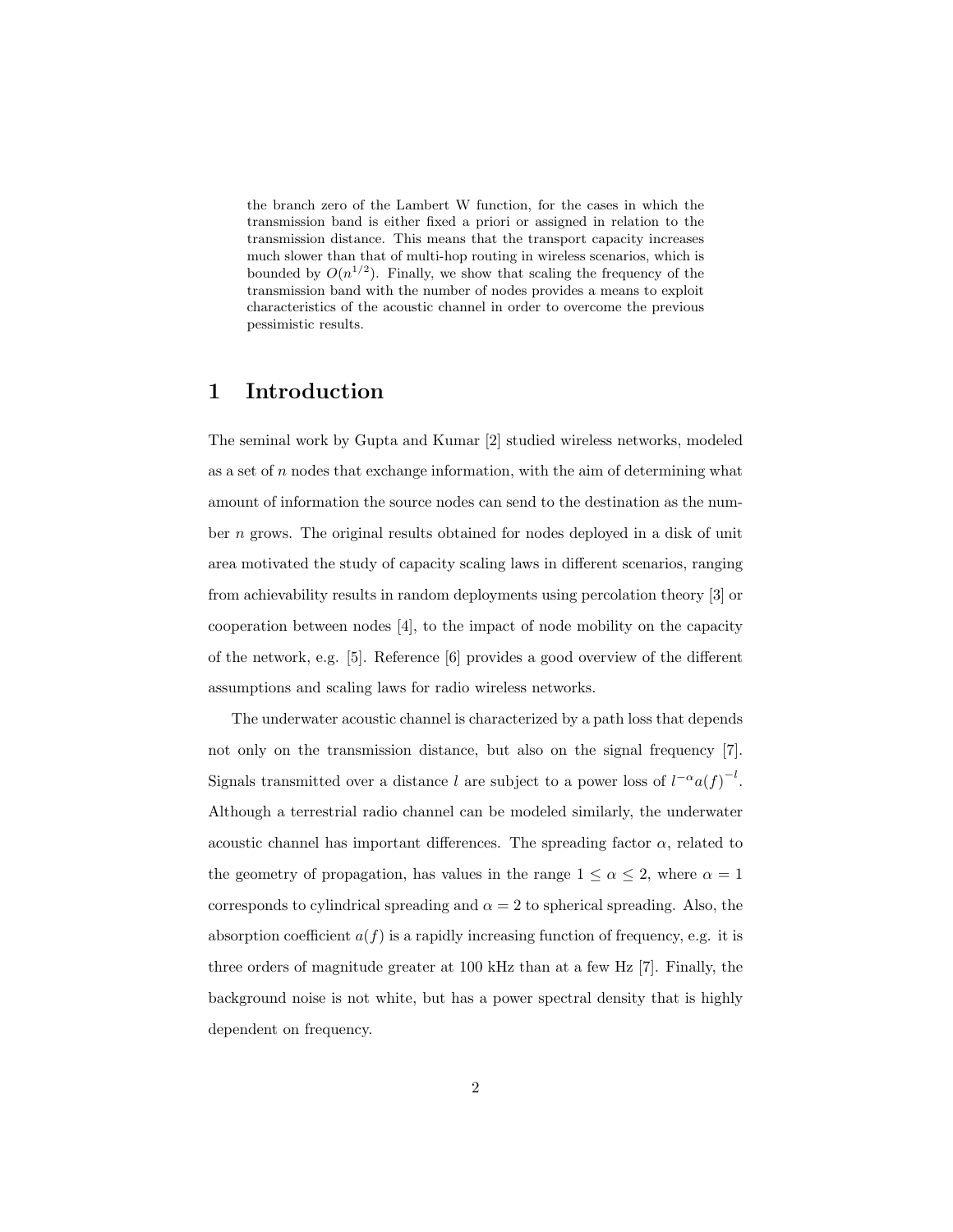Existing capacity scaling laws for wireless radio networks correspond to scenarios for which  $a(f) = 1$ , or a constant greater than one, and  $\alpha \geq 2$ , e.g. [2], [3]. These results cannot be directly applied to underwater acoustic networks in which the attenuation varies over the system bandwidth and  $\alpha \leq 2$ . We study the scaling laws under a model that considers a water-filling argument to assess the minimal transmission power and optimal transmission band as functions of the link distance and desired data rate [9]. In particular, we study the case of arbitrarily deployed networks in a disk of unit area, and follow a similar procedure as in [2] to derive an upper bound on the capacity. In this sense, we provide an extension of the work in [2] under a more complicated power loss model.

Seeking to characterize the fundamental capacity scaling of underwater acoustic networks in a dense network scenario, we show that the amount of information that can be exchanged by each source-destination pair in an underwater acoustic network goes to zero as the number of nodes  $n$  goes to infinity. This occurs at least at a rate  $n^{-1/\alpha}e^{-W_0(O(n^{-1/\alpha}))}$ , where  $W_0$  represents the branch zero of the Lambert W function [10]. We illustrate that this throughput per source-destination pair has two different regions. For small  $n$ , the throughput decreases very slowly as n increases. For large n, it decreases almost as  $n^{-1/\alpha}$ . Thus, for large enough  $n$ , the throughput decreases more rapidly in underwater networks than in typical radio networks, because of the difference in the path loss exponent  $\alpha$ . Finally, we show that scaling the frequency of the transmission band with the number of nodes provides a means to exploit characteristics of the acoustic channel in order to overcome the previous pessimistic results. In particular, we study the effect of scaling the transmission frequency with  $n$  on

<sup>&</sup>lt;sup>1</sup>We use the following notations: i)  $f(x) = O(g(x))$  means that there exist a constant C such that  $\lim_{x\to\infty} \frac{f(x)}{g(x)} = C$ , ii)  $f(x) = o(g(x))$  means that  $\lim_{x\to\infty} \frac{f(x)}{g(x)} = 0$ , and iii)  $f(x) = \Omega(g(x))$ if  $g(x) = o(f(x))$ .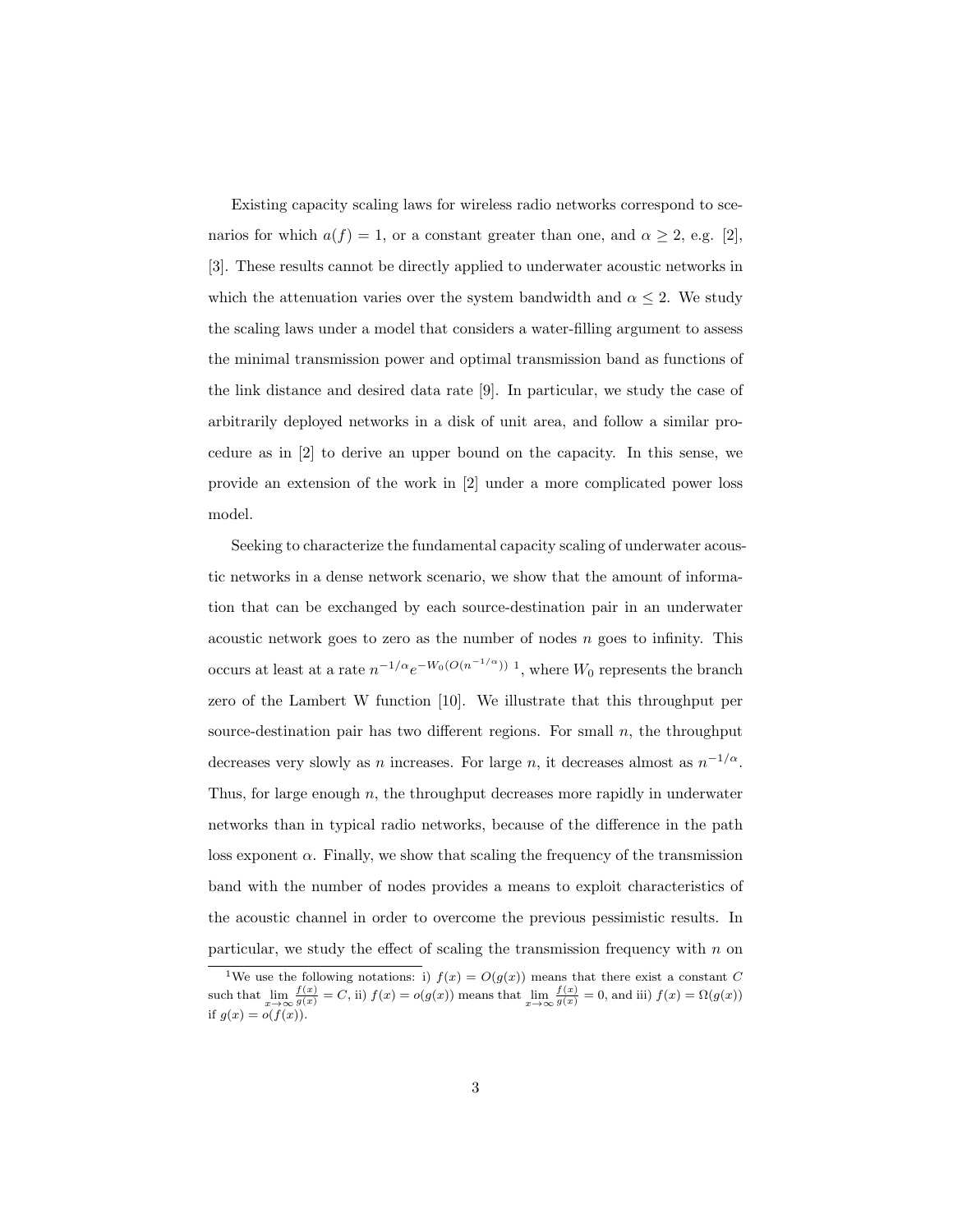

Figure 1: Spreading Geometries in Underwater Communications: (a) cylindrical, (b) spherical

our upper-bound and provide a constructive lower bound that overcomes the limitations observed for a fixed transmission band. Note that for a fixed transmission band the transport capacity of the network increases much slower than that of multi-hop routing in wireless scenarios, i.e., much slower than  $O(n^{1/2})$ .

The paper is organized as follows. In Section 2, we present the underwater channel model. In Section 3, we analyze the scaling laws for the case of a network transmitting in an arbitrarily chosen narrow band and propose constructive schemes to support our findings. In Section 4, we study scaling laws for the lowpower/narrow-band case, with optimal bandwidth allocation using a waterfilling argument and also consider the case in which the nodes can transmit at high power over a wide transmission band. Section 5 studies the effect of scaling the transmission frequency with the number of nodes. Conclusions are summarized in Section 6.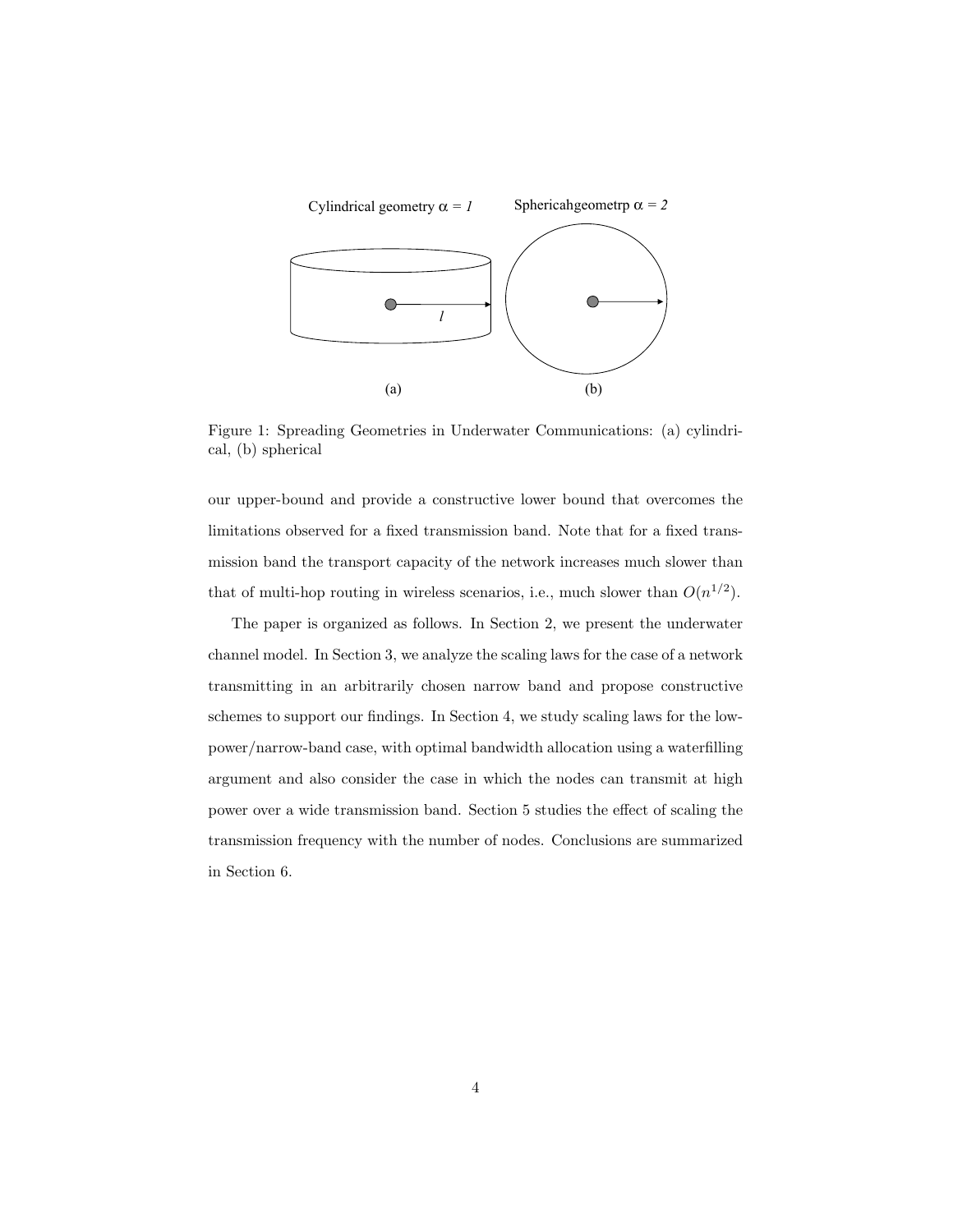## 2 Underwater Channel Model

An underwater acoustic channel is characterized by an attenuation that depends on the distance  $l$  and the signal frequency  $f$  as

$$
A(l,f) = \left(\frac{l}{l_{ref}}\right)^{\alpha} a(f)^{l-l_{ref}} \tag{1}
$$

where  $l_{ref}$  is a reference distance (typically 1 m). Note that this model generalizes the free-space model.

A common empirical model used for the absorption  $a(f)$  is Thorp's formula, which for  $f$  in kHz is given by [7]:

$$
10\log a(f) = 0.11\frac{f^2}{1+f^2} + 44\frac{f^2}{4100+f^2} + 2.75 \cdot 10^{-4}f^2 + 0.003. \tag{2}
$$

This absorption  $a(f)$  is a strictly increasing function of f. Note that  $a(f)$ in underwater channels is typically defined with respect to a specific reference distance  $l_a$  (usually 1 km). Thus, our  $a(f)$  can be thought of as  $a(f) = a_n(f)^{1/l_a}$ , where  $a_n(f)$  is a normalized absorption parameter. We emphasize that  $a(f)^l =$  $a_n(f)^{l/l_a}$ , where  $l/l_a$  is clearly unit-free.

The spreading factor describes the geometry of propagation and is typically  $1 \leq \alpha \leq 2$ , e.g.  $\alpha = 1$  and  $\alpha = 2$  correspond to cylindrical and spherical spreading, respectively. A cylindrical spreading  $(Fig. 1(a))$  corresponds to cases in which the transmission distance  $l$  is much larger than the depth of the ocean. In this case, the ocean bottom and the interface between the ocean and the air act as boundaries for the spreading of acoustic waves. This problem can be modelled as a cylindrical wave guide. On the other hand, spherical spreading (Fig. 1(b)) is considered when the transmission distance is smaller than the depth of the ocean. This type of spreading provides a similar  $\alpha$  as the freespace approximation for radio wireless communications. For the case of near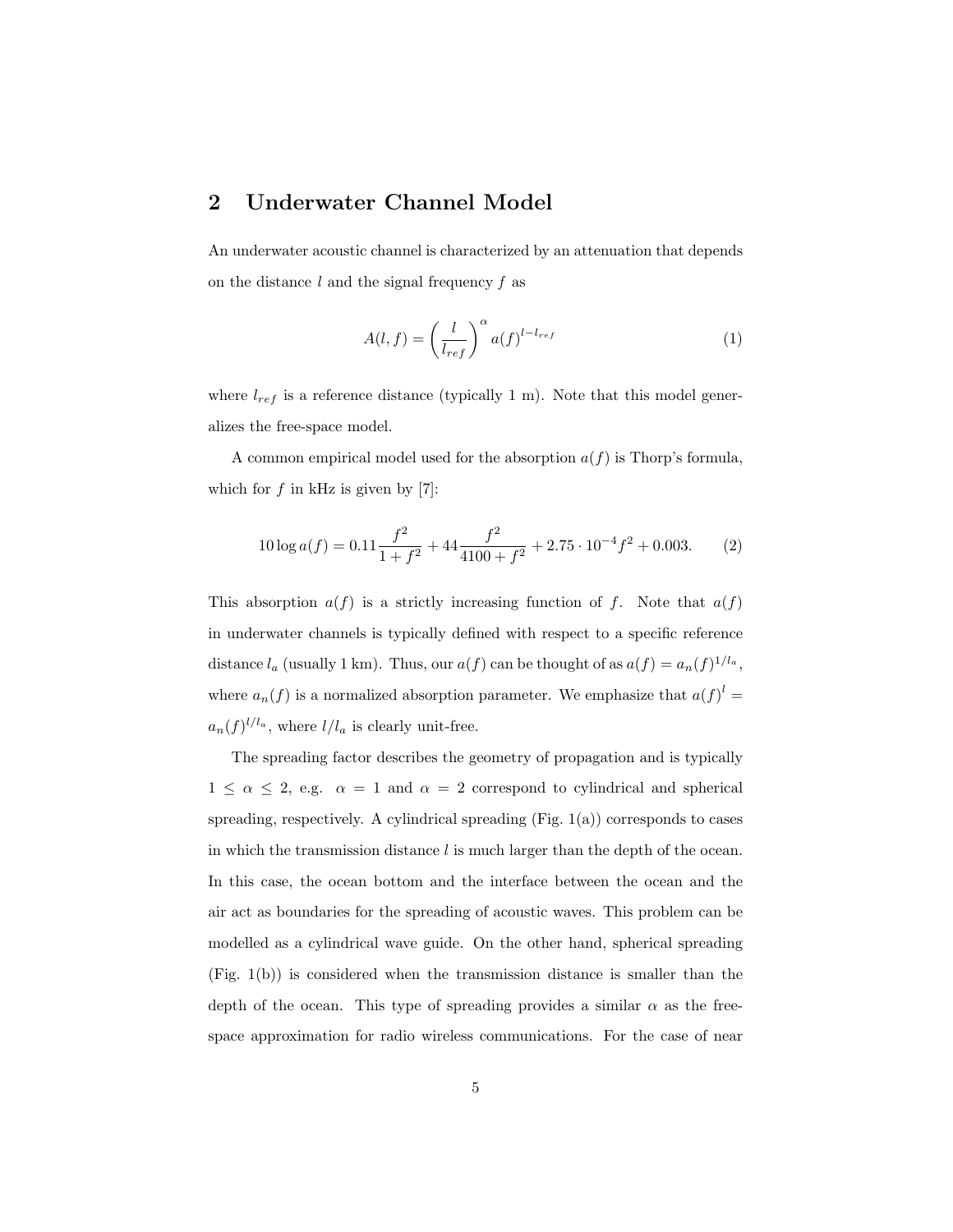field transmissions, the  $\alpha$  depends on the type of sound source. Two main types have been identified, namely the monopole and dipole with an associated  $\alpha$  of 2 and 4, respectively [8].

The noise in an acoustic channel can be modeled through four basic sources: turbulence, thermal noise, shipping, and waves. It has a power spectral density (psd) which depends on the frequency, the shipping activity s, and the wind speed w in m/s [7].

The complete model for a colored Gaussian underwater link was presented in [9] where power was allocated through waterfilling. In the absence of multipath and channel fading, the relationship among capacity, transmission power, and optimal transmission band of a point-to-point link is given by [9]

$$
C = \int_{B(l,C)} \log_2\left(\frac{K(l,C)}{A(l,f)N(f)}\right) df \tag{3}
$$

where  $N(f)$  is the psd of the noise,  $B(l, C)$  is the optimum band of operation and  $K(l, C)$  is a constant whose value is determined by the link distance l and the desired capacity C. The transmission power associated with a particular choice of  $(l, C)$  is given by

$$
P(l,C) = \int_{B(l,C)} S(l,C,f)df
$$
\n(4)

where the psd of the signal is  $S(l, C, f) = K(l, C) - A(l, f)N(f), f \in B(l, C)$ .

A distinguishing feature of the underwater acoustic channel is the dependence of the optimal transmission band on the link distance [9]. Fig. 1 illustrates the optimal center frequency  $f_c(l)$  as a function of distance. The optimal center frequency is defined as the frequency at which  $A(l, f)N(f)$  is minimal. This implies that if the transmission power for a link is low, the transmission bandwidth will be low and around the optimal frequency. Thus, the optimal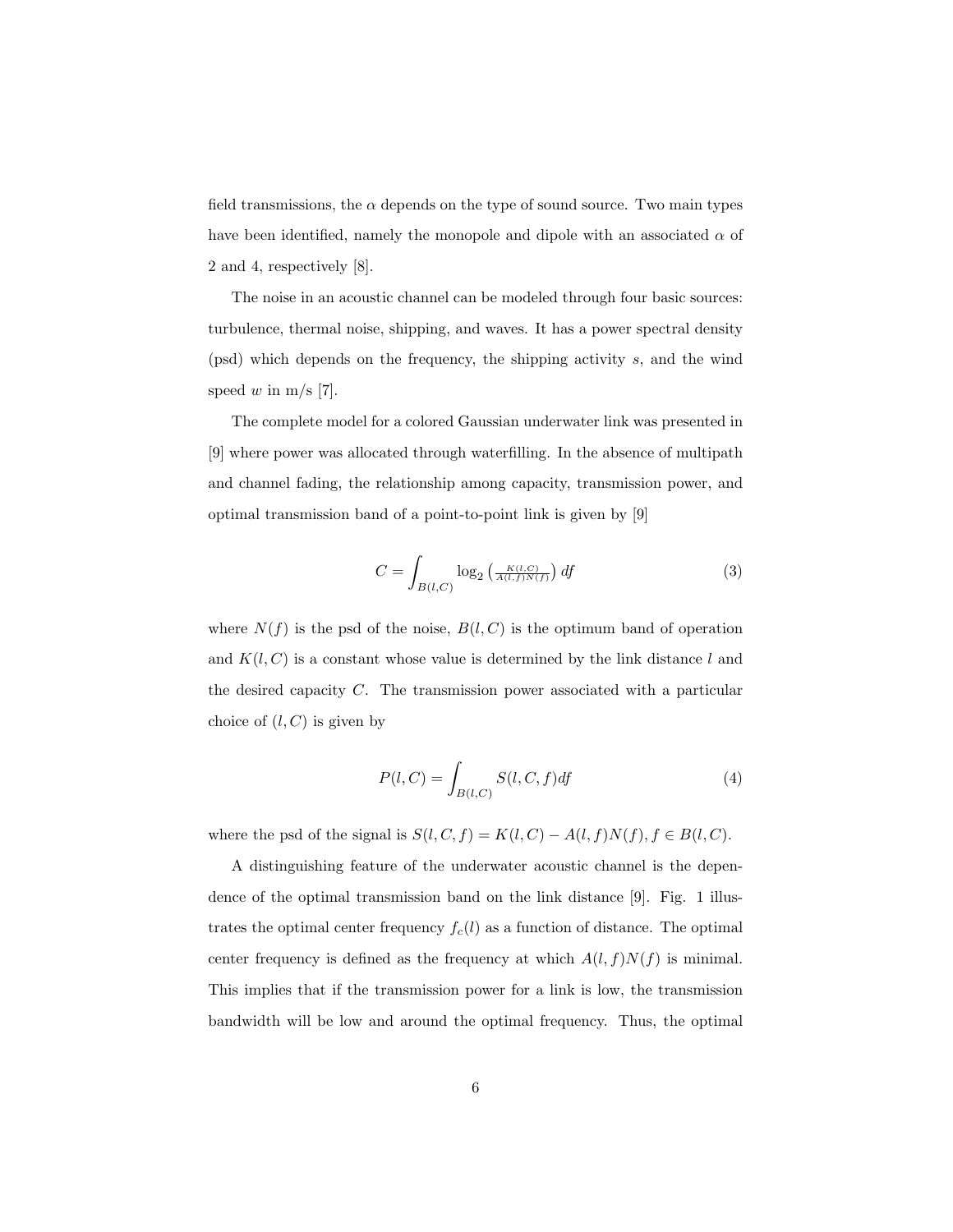

Figure 2: Relationship between transmission distance and center frequency in a narrow band system.

transmission band in the spectrum changes dramatically with the link distance. Fig. 2 also illustrates that a node transmitting over a short range will optimally be assigned a transmission band at high center frequency, as in case (a), while a node transmitting over a longer distance will be assigned a different transmission band at lower center frequency, as in case (b).

For the case in which the power available for transmission is low, the bandwidth of the transmission band will also be small. When the bandwidth is low enough  $|B(l, C)| = \Delta f$ , such that the product  $A(l, f)N(f)$  does not change much over that band, one can make a Taylor series approximation around the center frequency  $f_c(l)$ . This allows us to determine the power P for which the transmission band is narrow owing to our waterfilling argument. Noting that the first derivative of  $A(l, f)N(f)$  with respect to f is zero at  $f_c$ , the Taylor series approximation has the form

$$
A(l, f)N(f) \approx A(l, f_c)N(f_c) + \Upsilon \frac{(f - f_c)^2}{2}
$$
\n
$$
(5)
$$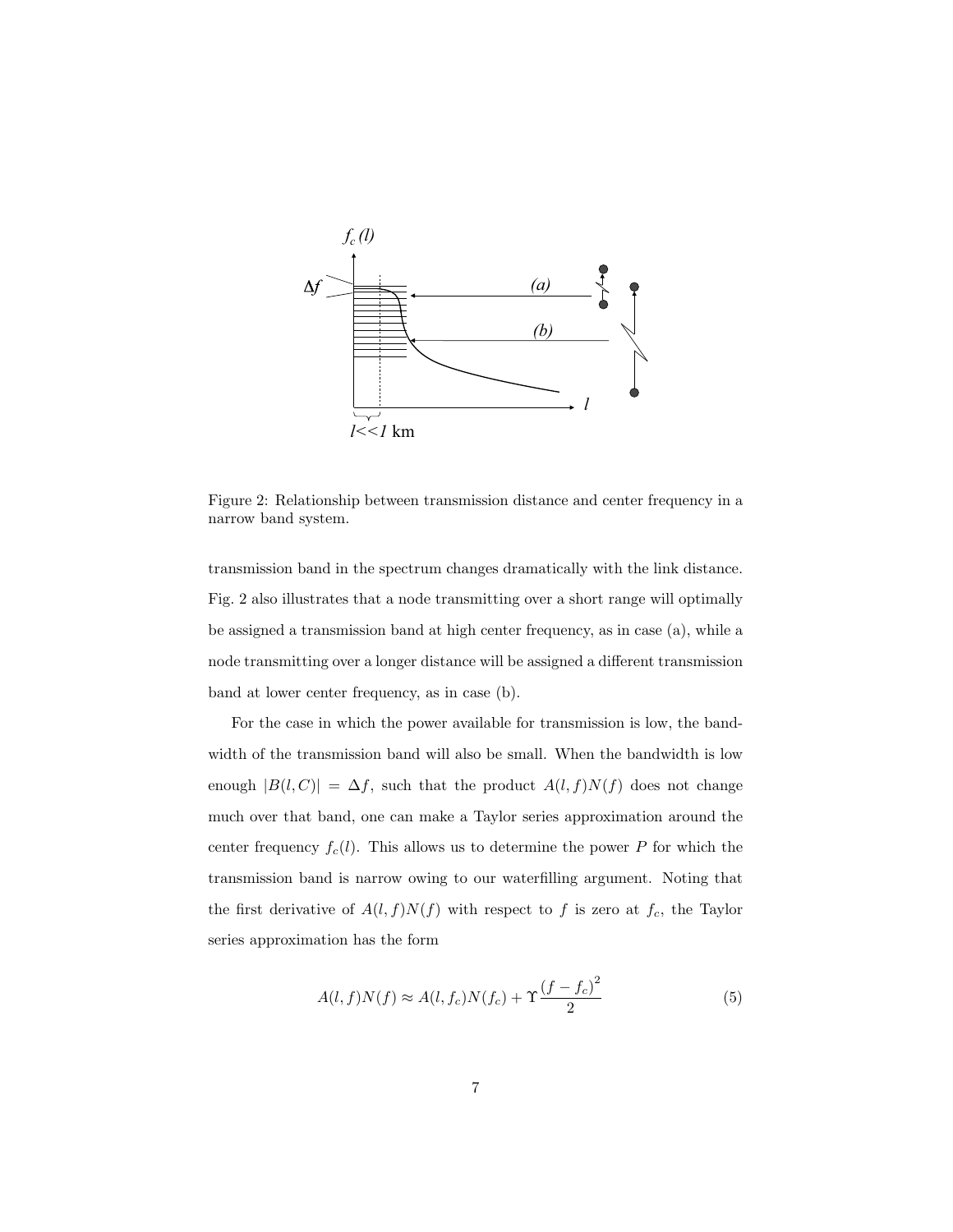$\forall f \in (f_{\min}, f_{\max})$ , where  $\Upsilon = \frac{\partial^2}{\partial f^2} (A(l, f)N(f)) |_{f=f_c}$ . Substituting this expression (5) into expression (4), and using the fact that  $K(l, C) = A(l, f_{\text{max}})N(f_{\text{max}})$  $A(l, f_{\min})N(f_{\min}),$  where  $f_{\max}$  and  $f_{\min}$  are the maximum and minimum frequencies of the transmission band, we obtain

$$
P(l, C) \approx A(l, f_{\text{max}})N(f_{\text{max}})\Delta f - \int_{f_{\text{min}}}^{f_{\text{max}}} \left( A(l, f_c)N(f_c) + \Upsilon \frac{(f - f_c)^2}{2} \right) df
$$

where  $\Delta f = f_{\text{max}} - f_{\text{min}}$ . Considering  $f_{\text{max}} - f_c \approx \frac{\Delta f}{2}$  and  $f_c - f_{\text{min}} \approx \frac{\Delta f}{2}$ , given our quadratic Taylor series approximation of  $A(l, f)N(f)$ , the above expression reduces to

$$
P = \frac{\Upsilon}{12} \Delta f^3. \tag{6}
$$

### 3 Fixed Narrow-band model

We study the physical model of interference to obtain an upper bound on the transport capacity for transmission in an arbitrarily chosen narrow band in an underwater channel. The narrow band assumption allows us to consider the attenuation as a constant over that band. Although we use similar assumptions in terms of node deployment and connection set up to those in [2], the steps to derive the upper bound change somewhat in order to accommodate a more complex path loss model with different characteristics, e.g.  $1 \leq \alpha \leq 2$  and  $a(f) \geq 1$ , instead of  $\alpha \geq 2$  and  $a(f) = 1$  considered in [2] for radio channels. In fact, we show that the upper bound is expressed in terms of one of the branches of the Lambert function, which is an implicit function.

**Remark 1.** We limit our analysis to the case of far-field, where receivers need to be at  $r > \lambda/(2\pi)$  for monopole or dipole sources [8]. Note that for  $c =$ 1500  $m/s$  and a typical transmission frequency of  $f = 10$  kHz we have that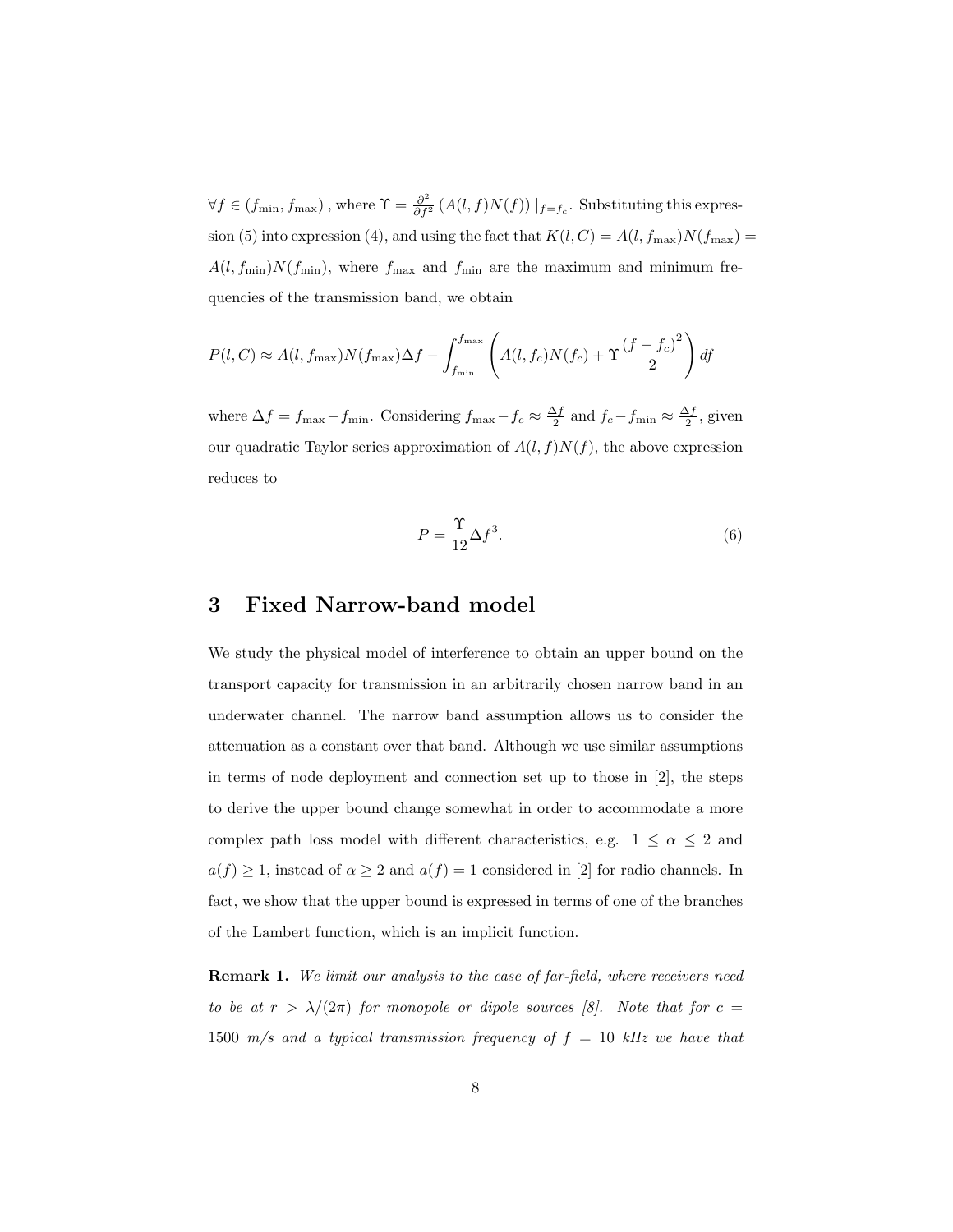$r > \frac{c}{2f\pi} \approx 0.024$  m. As an example, if we consider a grid topology deployed on an area of 1 km<sup>2</sup> this means that the node density needs to be larger than  $1.7 \cdot 10^9$ nodes/ $km^2$  in order for the path loss to be dominated by near-field effects. From a practical perspective, nodes would have to be placed at cms from each other while other physical constraints of underwater sensors, such as the dimensions of batteries, are typically larger than 0.024 m. Such a large density of nodes is unlikely in real deployments, but makes scaling laws meaningful as an analysis technique well before reaching transmission distances dominated by near-field effects.

We assume that the nodes are arbitrarily deployed in a disk of unit area as in [2], that each node has an intended destination node, and that the requirement for successful reception at node  $j$  of a transmission from node  $i$  is

$$
\frac{P_i(f)}{N(f) + \sum_{k \in \tau, k \neq i} \frac{P_k(f)}{A(|X_k - X_{j(i)}|, f)}} \ge \beta \tag{7}
$$

where  $X_i$  is the position of node i,  $X_{j(i)}$  is the position of node j to which i is transmitting, and  $\tau$  is the set of all nodes transmitting simultaneously in the same transmission sub-band and time slot. We assume that all sub-bands are in the narrow band [2], so that the attenuation is only dependent on the central frequency of the narrow band. The above expression can also be written as

$$
\frac{\frac{P_i(f)}{A(|X_i - X_{j(i)}|, f)}}{N(f) + \sum_{k \in \tau} \frac{P_k(f)}{A(|X_k - X_{j(i)}|, f)}} \ge \frac{\beta}{\beta + 1}.
$$
\n(8)

The parameter  $f$  is maintained to emphasize the frequency dependence, and to allow us to use these results in the following sections where we analyze more complex settings. We consider that  $\lambda$  is the throughput [bits/sec] of each node, the network transports  $\lambda nT$  bits over T seconds, and that the average distance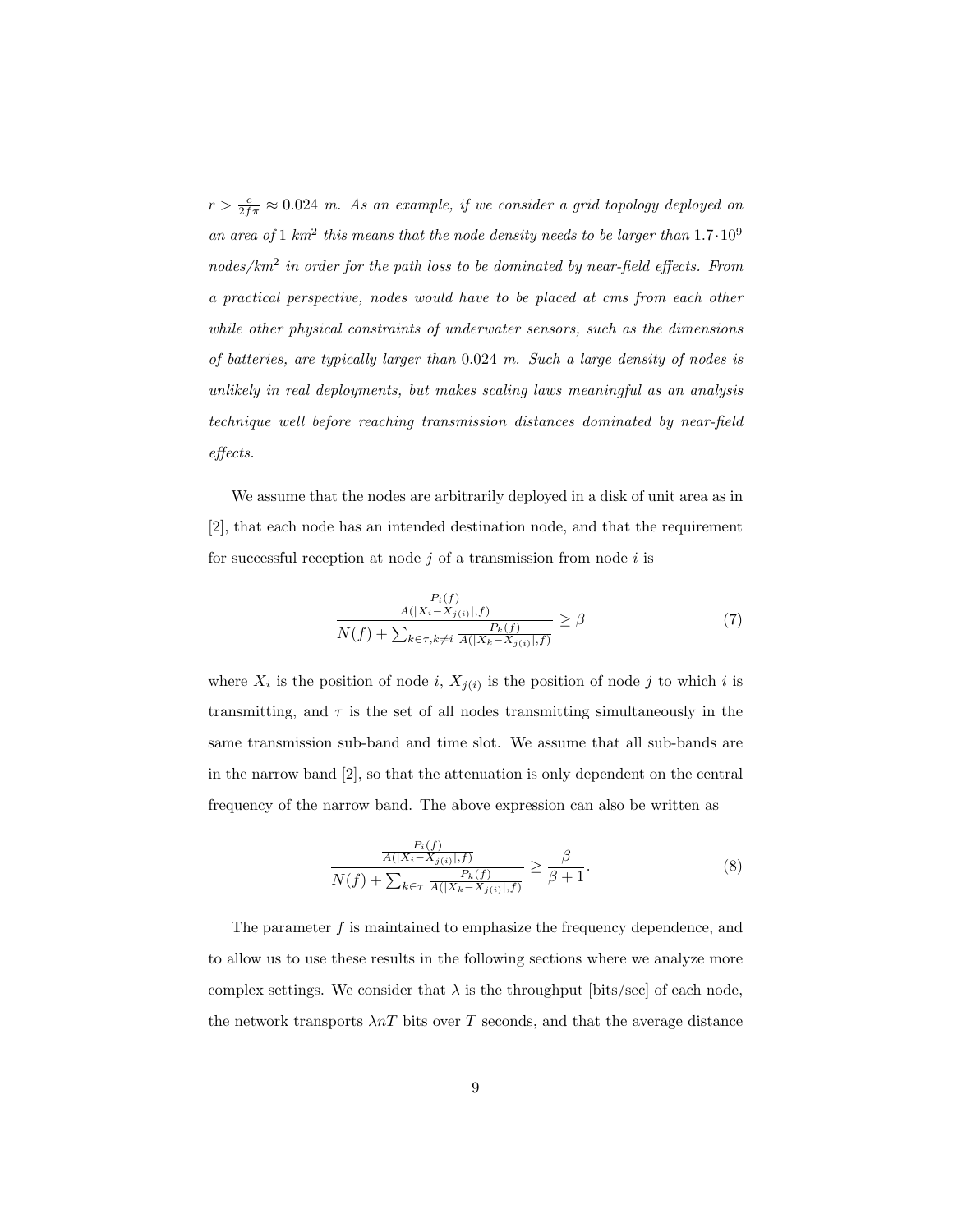between source and destination of a bit is  $\overline{L}$ . As in [2], we define the transport capacity as  $\lambda n \bar{L}$  bits-meters per second. Finally, we define  $W = \Delta f \log_2(1 + \beta)$ to be the transmission rate, where  $\triangle f$  is the bandwidth of the narrow band chosen for transmission.

Theorem 1 summarizes the main result for the case the fixed, narrow-band model.

Theorem 1. The transport capacity of an arbitrary underwater acoustic network under the fixed, narrow band model is bounded as follows

$$
\lambda n \bar{L} \le \Phi W n^{\frac{\alpha - 1}{\alpha}} \exp\left(-W_0 \left(\Phi \frac{2 \ln a(f)}{\alpha} \left(\frac{1}{n}\right)^{1/\alpha}\right)\right) \tag{9}
$$

where

$$
\Phi = \frac{2^{1/\alpha}}{\sqrt{\pi}} \left(\frac{\beta+1}{\beta}\right)^{1/\alpha} \left(a(f)^{\frac{2}{\sqrt{\pi}}}\right)^{1/\alpha} .
$$

*Proof.* We define  $r^{A}(l(h, b)) = l(h, b)^{\alpha} a(f)^{l(h, b)}$ , where  $l(h, b)$  represents the distance between receiver and transmitter for the  $h$ -th hop of bit  $b$ , and  $H$  is defined as the number of hops performed in  $T$  seconds, which can be bounded by  $H \leq \frac{W T n}{2}$  [2].

Since  $|X_k - X_{j(i)}| \leq \frac{2}{\sqrt{\pi}}$  for a disk of unit area, and  $a(f) \geq 1, \forall f$ , the path loss is

$$
A(|X_k - X_{j(i)}|, f) \le \left(\frac{2}{\sqrt{\pi}l_{ref}}\right)^{\alpha} a(f)^{2/\sqrt{\pi}-l_{ref}} \equiv \frac{\gamma_{\alpha}}{l_{ref}^{\alpha}a(f)^{l_{ref}}} \qquad (10)
$$

where  $\gamma_{\alpha} = \left(\frac{2}{\sqrt{\pi}}\right)^{\alpha} a(f)^{2/\sqrt{\pi}}$ . Using a similar procedure as in [2], from eq. 8 we have that

$$
A(|X_i - X_{j(i)}|, f) \leq \frac{\beta + 1}{\beta} \frac{\gamma_\alpha}{l_{ref}^\alpha a(f)^{l_{ref}}} \frac{P_i(f)}{\sum_{k \in \tau} P_k(f)}.
$$
\n(11)

Let us sum over all transmitters  $i \in \tau$  and use the definition of the path loss in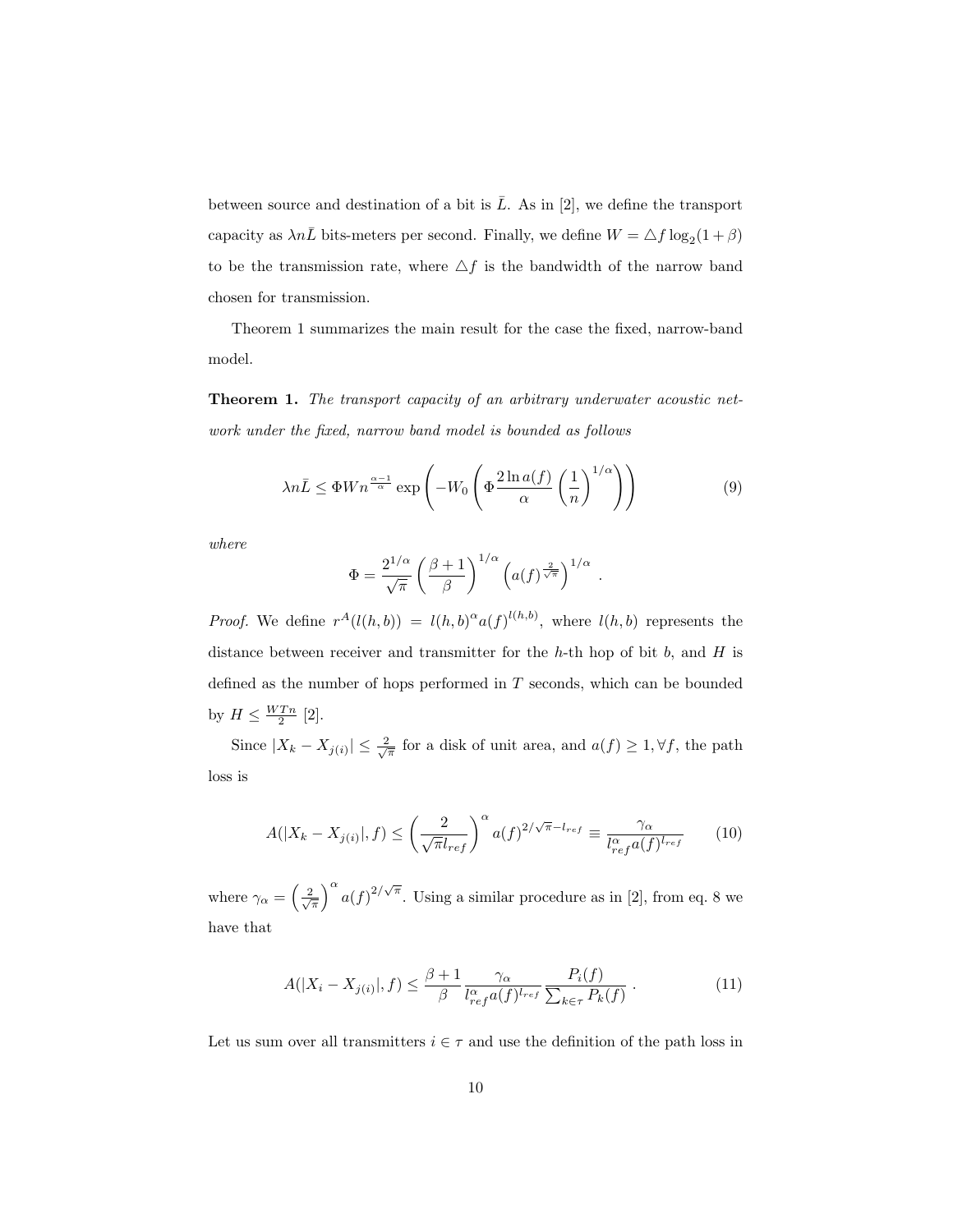expression (1):

$$
\sum_{i \in \tau} |X_i - X_{j(i)}|^\alpha a(f)^{|X_i - X_{j(i)}|} \le \gamma_\alpha \frac{\beta + 1}{\beta}.
$$
 (12)

Summing over all sub-bands and time slots and dividing both sides by  $H$ , we obtain

$$
\frac{1}{H} \sum_{b=1}^{\lambda n} \sum_{h=1}^{h(b)} r^A(h, b) \le \gamma_\alpha \frac{\beta + 1}{\beta} \frac{WT}{H}
$$
\n(13)

where  $h(b)$  represents the h-th hop of a bit b. Since the function  $r^{A}(l) = l^{\alpha} a(f)^{l}$ is increasing and convex for  $l\geq 0,\,\alpha\geq 1$  and  $a(f)\geq 1,$  we have that

$$
r^{A}\left(\frac{1}{H}\sum_{b=1}^{\lambda nT} \sum_{h=1}^{h(b)} l(h,b)\right) \leq \gamma_{\alpha} \frac{\beta+1}{\beta} \frac{WT}{H}.\tag{14}
$$

Let us define  $\psi = (\ln a(f))^{\alpha} \gamma_{\alpha} \frac{\beta+1}{\beta} \frac{WT}{H}$ , and note that  $\psi \geq 0$ . Noticing that the left hand side of the above inequality is a Lambert function of the form  $W^{\alpha} \exp W,$  which is an increasing function when  $W \geq 0,$  is one of the key steps in our proof that are different to the work in [2]. Hence,

$$
\frac{\ln a(f)}{H} \sum_{b=1}^{\lambda n} \sum_{h=1}^{h(b)} l(h, b) \le \psi^{1/\alpha} \exp\left(-W_0\left(\frac{\psi^{1/\alpha}}{\alpha}\right)\right) \tag{15}
$$

where  $W_0(\cdot)$  is the branch zero of the Lambert function, using the nomenclature of [10]. This fact implies that

$$
\lambda n \bar{L} \le \frac{H}{T \ln a(f)} \psi^{1/\alpha} \exp\left(-W_0 \left(\frac{\psi^{1/\alpha}}{\alpha}\right)\right). \tag{16}
$$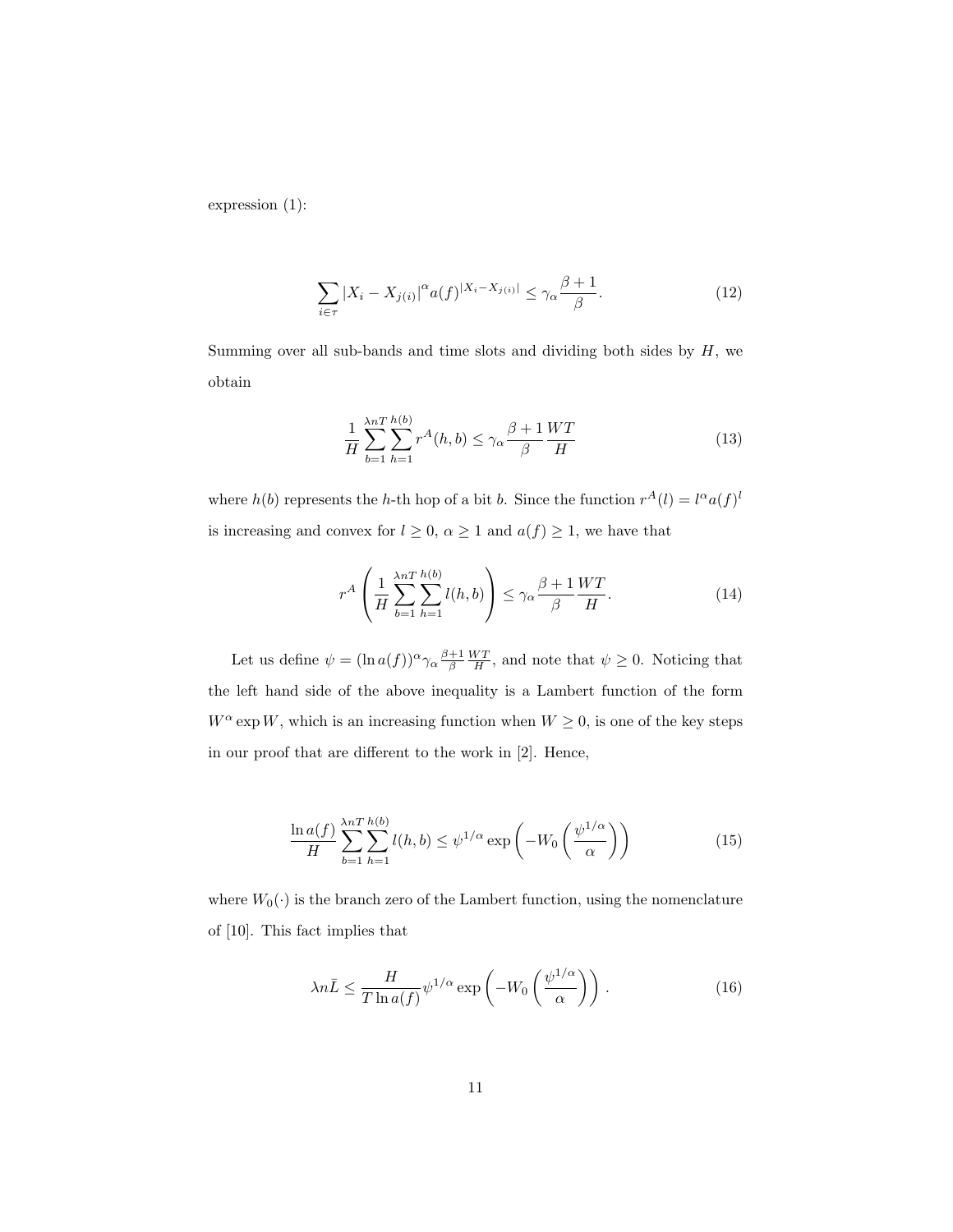Substituting for  $\psi$  in (16), we obtain

$$
\lambda n \bar{L} \le \frac{H^{\frac{\alpha - 1}{\alpha}}}{T^{\frac{\alpha - 1}{\alpha}}} \left( \gamma_\alpha \frac{\beta + 1}{\beta} W \right)^{1/\alpha} \exp\left( -W_0 \left( \frac{\psi^{1/\alpha}}{\alpha} \right) \right). \tag{17}
$$

Since  $H^{\frac{\alpha-1}{\alpha}}$  is an increasing function for  $\alpha > 1$ , and constant for  $\alpha = 1$ , then  $H^{\frac{\alpha-1}{\alpha}} \leq \left(\frac{WTn}{2}\right)^{\frac{\alpha-1}{\alpha}}$ . Another important step of our proof, different to [2], is to note that  $W_0(\cdot)$  is an increasing function. Hence, we have that

$$
W_0\left(\frac{\psi^{1/\alpha}}{\alpha}\right) \ge W_0\left(\frac{2\ln a(f)a(f)^{\frac{2}{\alpha\sqrt{\pi}}}}{\alpha\sqrt{\pi}}\left(\frac{\beta+1}{\beta}\right)^{1/\alpha}\frac{2^{1/\alpha}}{n^{1/\alpha}}\right) .
$$

Substituting these inequalities into expression (17) concludes the proof.  $\Box$ 

Since the zero-branch of the Lambert function satisfies  $W_0(x) \geq 0, \forall x \geq 0$ , the exponential term  $\exp(-W_0(0(n^{-1/\alpha})))$  has values between 0 and 1. Note that as  $n \to \infty$ , the exponential term in the scaling law goes to 1. This implies that the exponential term influences the scaling for small  $n$ , while for large enough n, the upper bound is  $O(n^{\frac{\alpha-1}{\alpha}})$ . However, the exponential term shall be instrumental for Section VI, where we consider a transmission frequency that scales with respect to the network size.

**Remark 2.** If we consider  $a(f) = 1$ , i.e. the same path loss model as in [2], and recall that  $W_0(0) = 0$ , we have that

$$
\lambda n \bar{L} \le \frac{1}{\sqrt{\pi}} \left(\frac{2\beta + 2}{\beta}\right)^{1/\alpha} W n^{\frac{\alpha - 1}{\alpha}} \tag{18}
$$

which is the original result of  $[2]$ . We have thus proved that the result in  $[2]$  is *valid for*  $\alpha \geq 1$ .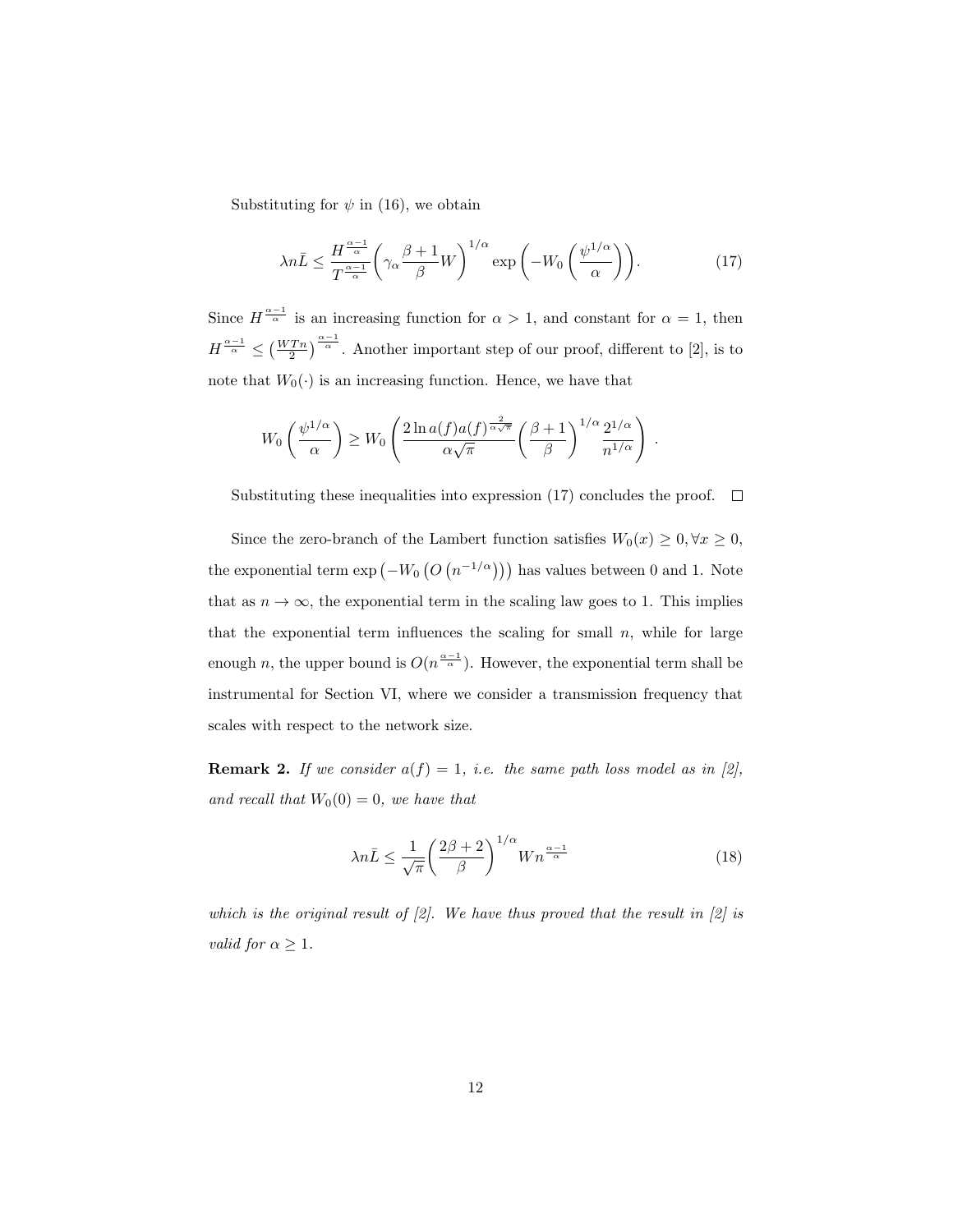

Figure 3: Upper bound on  $\lambda \bar{L}$  for an arbitrarily chosen narrow band and different values of  $a(f)$ .  $W = 1$  bps,  $\alpha = 1$ ,  $\beta = 2$ , area = 1 km<sup>2</sup>.

#### 3.1 Numerical Results

Fig. 3 and Fig. 4 illustrate the upper bound on  $\lambda \bar{L}$  for different values of  $a(f)$ ranging from 1 to 10, 000, which are characteristic of an underwater environment at different frequencies with l in [km]. For example,  $a(f) = 1,000$  corresponds to a frequency of around 100 KHz. We have used  $\alpha = 1$  and  $\alpha = 2$  and the parameters specified in the figures for Fig. 3 and Fig. 4, respectively. We also plot dashed lines proportional to  $n^{-1/\alpha}$ . As expected, as n becomes larger, the exponential term of the upper bound becomes negligible, making the bound scale as  $O(n^{-1/\alpha})$ . However, for small values of n, the bound begins at a common point for the different  $a(f)$  values, and decays very slowly. Fig. 3 and Fig. 4 also illustrate that the value of  $a(f)$  determines the transition between these two operating regions: the larger  $a(f)$ , the greater n has to be before transitioning.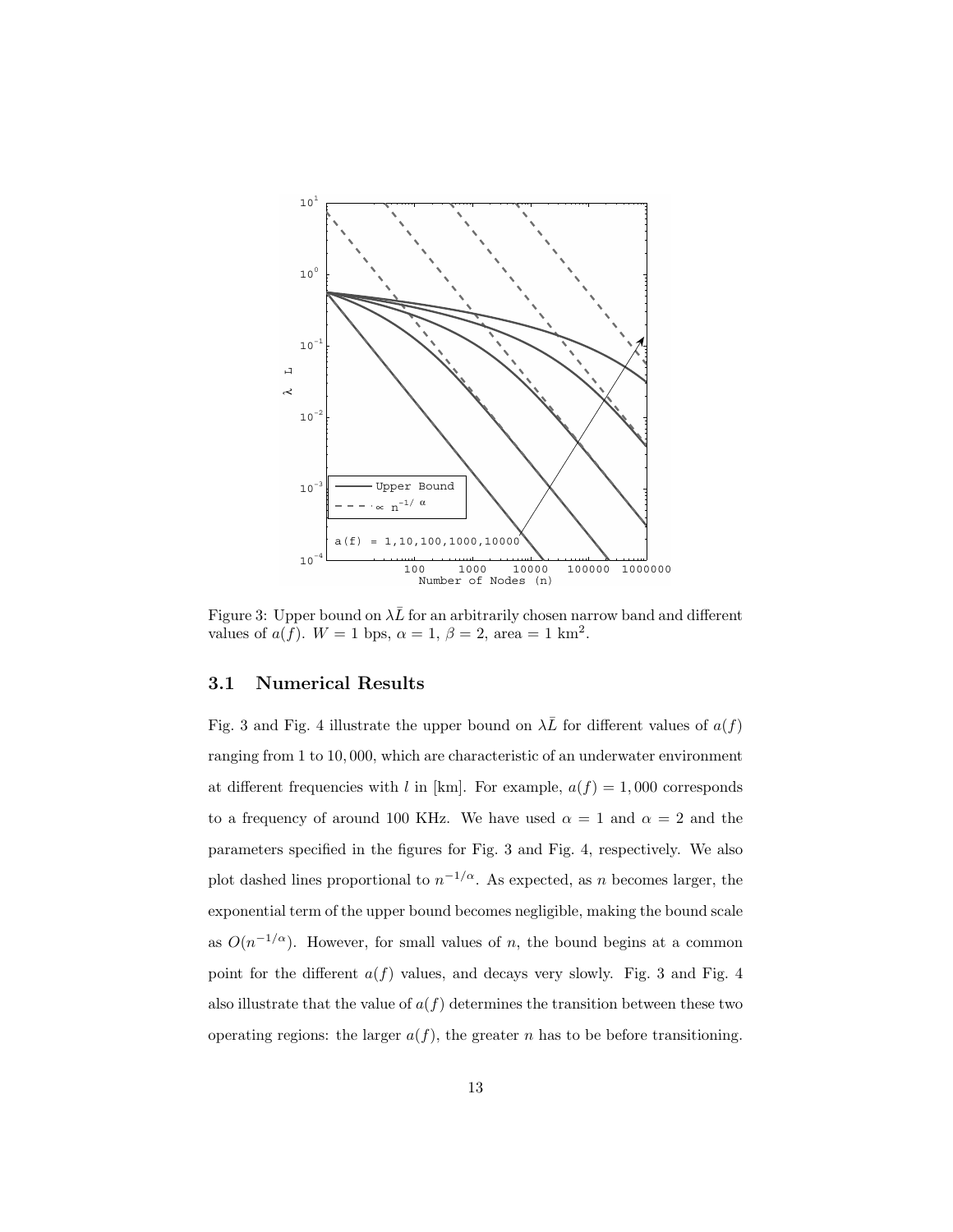

Figure 4: Upper bound on  $\lambda \bar{L}$  for an arbitrarily chosen narrow band and different values of  $a(f)$ .  $W = 1$  bps,  $\alpha = 2$ ,  $\beta = 2$ , area = 1 km<sup>2</sup>.

Of course, if we use a transmission band with high  $a(f)$  each node will have to be able to transmit at higher power to reach its destination. In the underwater channel, this also means that a higher center frequency is required because  $a(f)$ is an increasing function of  $f$ .

Fig. 3 and Fig. 4 show that  $\lambda \bar{L}$  remains almost constant for  $n \leq 100$  nodes,  $a(f) > 100$ , and a disk area of 1 km<sup>2</sup>, which corresponds to densities of up to 100 nodes per km<sup>2</sup> . The expected density of nodes in an underwater network is usually much lower given the current applications for which they are deployed, e.g. environmental measurements. Thus, the bound on  $\lambda \bar{L}$  is almost constant for this simple case. Similar results will apply for most practical scenarios with appropriate modifications to account for specific deployments. Of course, actual performance shall depend on the protocols used in practice.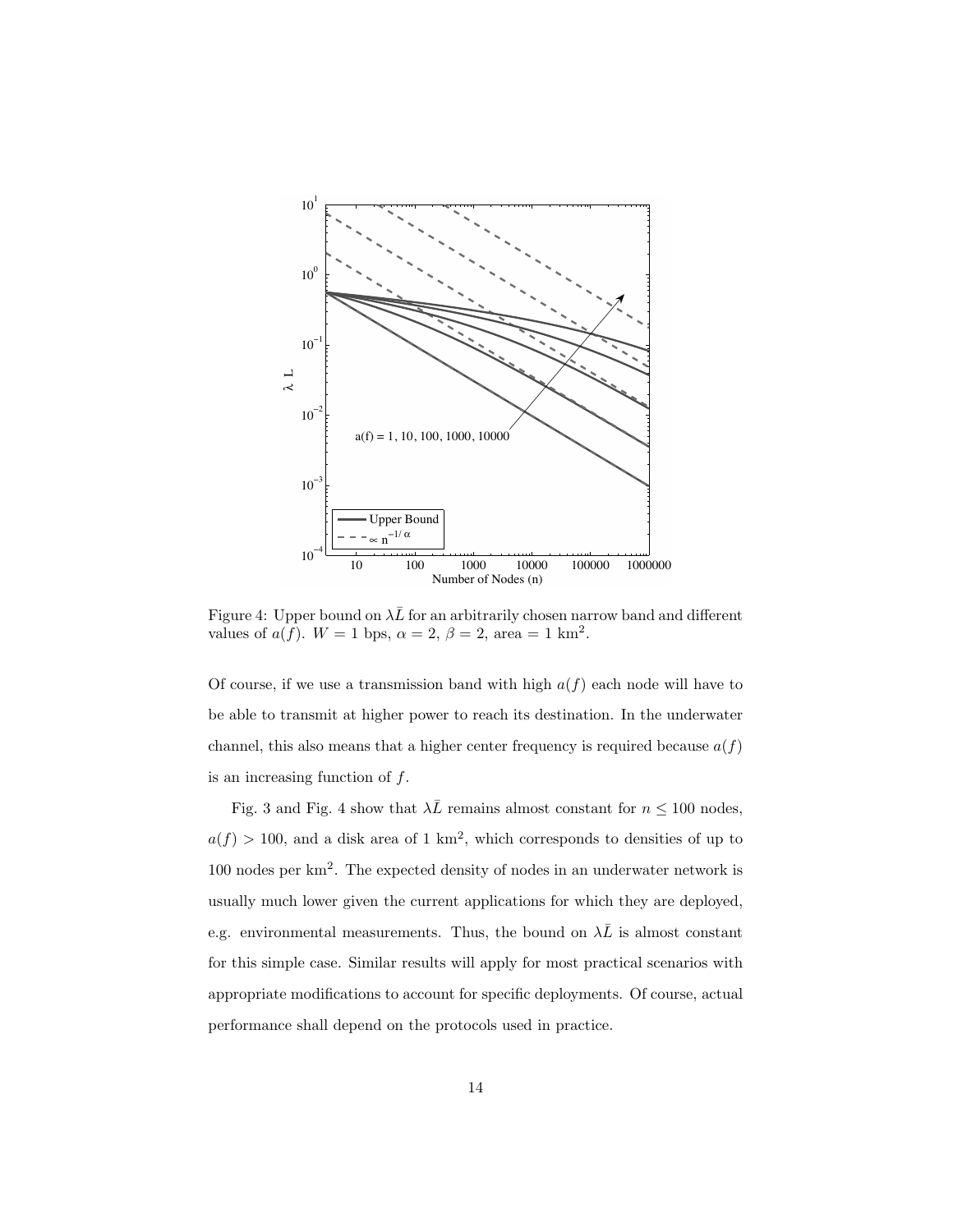Remark 3. From Fig. 3 and Fig. 4 it is clear that there are two main regions of operation, where the transition depends on  $a(f)$ , n, and the area of deployment. The schemes in Section 3.2 provide specific cases that follow this two-region behaviour. In a sense, the two regions constitute to a power limited region and to an interference limited region. This dependence implies that the application of our result for deployments in which we expand the deployment area requires a bit more care than for the case of Ref. [2], because expanding the area will influence the transition point amongst the two regions. However, it does not compromise the impact of our results.

#### 3.2 Constructive Scheme

Aiming to understand these fundamental limits, we propose a constructive scheme to illustrate that (i) a transport capacity scales as  $o(\sqrt{n})$  for underwater channels when we rely on a fixed  $a(f)$ , i.e., fixed transmission frequency, and (ii) there exist topologies and schemes that follow the two-region scaling observed in Section 3.1.

Scheme 1. Let us consider the following placement of nodes in a square contained in a disk of area 1. We consider that transmitters and receivers are located at the following  $(x, y)$  coordinates:

$$
(j(4d) \pm d, k(4d)) \tag{19}
$$

and

$$
(j(4d), k(4d) \pm d) \tag{20}
$$

where the case of  $|j+k|$  odd corresponds to the transmitters and  $|j+k|$  even corresponds to the receivers. We consider that each transmitter sends information to its closest receiver and assume that  $d \propto \min(d_0, 1/(4\sqrt{n}))$ .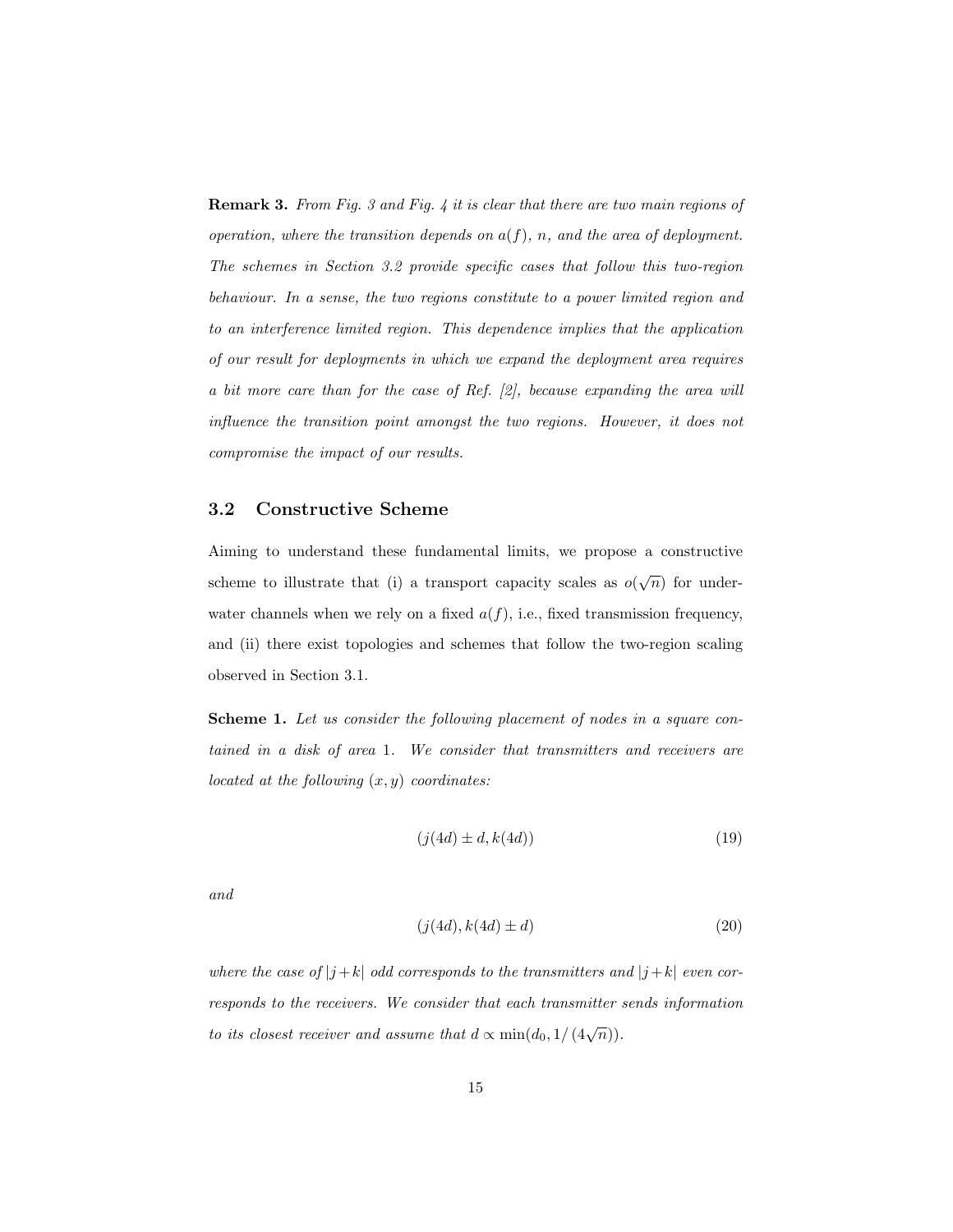Scheme 1 provides placements that are at a fixed distance  $d_0$  while the placement of the nodes does not exceed the boundaries of the region of deployment. After that, the distance between nodes scale as  $O(1/\sqrt{n})$ . Lemma 1 provides bounds on the interference, which are later used to prove other key results.

**Lemma 1.** The interference I of a receiver in Scheme 1 for the case of  $d =$  $O(1/\sqrt{n})$ , is bounded as

$$
I \leq C \sum_{l=1}^{\sqrt{n}/8} \frac{(l+1)P}{(3dl)^{\alpha} a(f)^{3ld}} \tag{21}
$$

where  $C$  is a constant, and

$$
I \geq C' \sum_{l=1}^{\sqrt{n}/8} \frac{P}{(5dl)^{\alpha} a(f)^{5ld}}
$$
 (22)

where  $\mathcal{C}'$  is a constant

*Proof.* We can upper bound the interference of Scheme 1 by considering one of the receivers at the  $|j + k| = 0$ , which has a signal coming from its closest transmitter at distance 2d. The interference is lower than if we consider that the interference from every transmitter in a neighborhood located at  $|j| = l$  and  $|k| = l$ , with  $l > 0$  and integer-valued comes from a transmission at a distance  $4ld-d$ . This is further bounded if we consider that all nodes in a neighborhood with  $|j| = l$  and  $|k| = l$  are transmitters, i.e., we shall have  $(4l + 4)$  transmitters for a given l. After some manipulations, we obtain the upper bound.

The lower bound follows by considering one of the receivers at the  $|j +$  $k| = 0$ , which has a signal coming from its closest transmitter at distance 2d. The interference is higher than if we consider that the interference from every transmitter in a neighborhood located at  $|j| = l$  and  $|k| = l$ , with  $l > 0$  and integer-valued comes from a transmission at a distance 5ld. This is further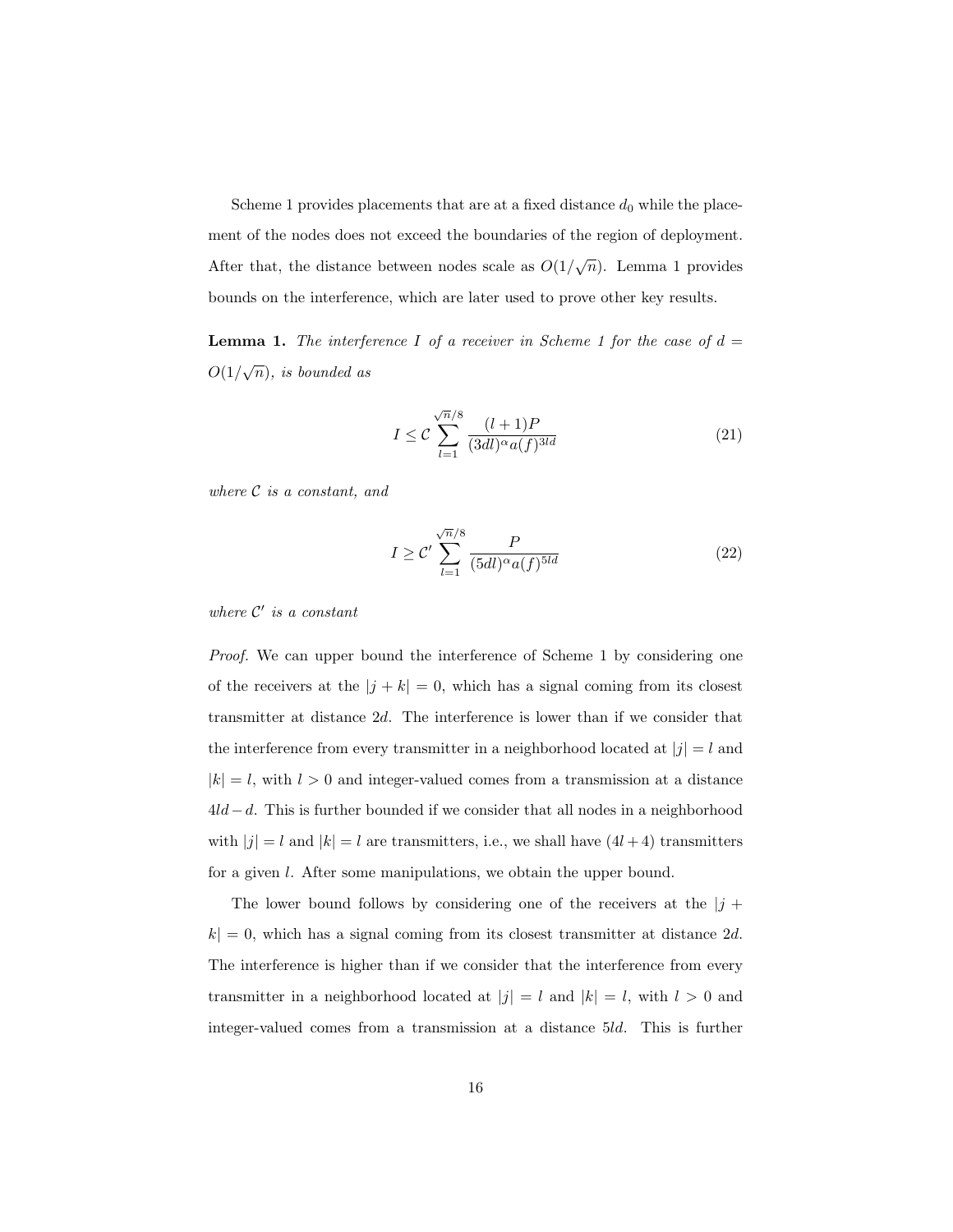bounded if we consider that all nodes in a neighborhood with  $|j| = l$  and  $|k| = l$ and  $l > 0$  are not transmitting, except for those placed in  $\vert j \vert = l$  and  $k = 0$  . Finally, we consider we shall have 3 transmitters for a given l.

 $\Box$ 

Theorem 2. The SINR for receivers in Scheme 1 is bounded as

$$
SINR \ge \frac{1}{C \sum_{l=1}^{\sqrt{n}/8} (l^{1-\alpha} + l^{-\alpha}) a(f)^{-3ld + 2d} + \frac{N(f)a(f)^{2d}(2d)^{\alpha}}{P}}
$$
(23)

$$
SINR \le \frac{1}{\mathcal{C}' \sum_{l=1}^{\sqrt{n}/8} l^{-\alpha} a(f)^{-5ld + 2d} + \frac{N(f)a(f)^{2d}(2d)^{\alpha}}{P}}
$$
(24)

for constants  $C$  and  $C'$ .

*Proof.* The proof follows from considering  $SINR = \frac{P}{(2d)^{\alpha} a(f)^{2d}}$  and using the bounds of Lemma 1.  $\Box$ 

Let us consider the case of  $\alpha = 1$  as an example of the presence of two main operation regions related to characteristics of the channel. The first region is related to small values of  $n$  where the transport capacity increases as at least as fast as  $O(\sqrt{n})$ . For larger n, a transport capacity of  $O(\sqrt{n})$  cannot be supported because the SINR strictly decreases as  $n$  increases.

**Theorem 3.** Scheme 1 for  $\alpha = 1$  supports a transport capacity of

- $\lambda n\bar{L} = O(n)$  for  $n \leq 1/4d_0^2$ ,
- $\lambda n\bar{L} = O(\sqrt{n})$  for  $n \leq \frac{3 \ln a(f)}{\ln(1/\epsilon)}$  $\frac{\sin a(f)}{\ln(1/\epsilon)}$  if  $\frac{3 \ln a(f)}{\ln(1/\epsilon)} > 1/4d_0^2$
- $\lambda n\bar{L} = o(\sqrt{n})$  for  $n > \max\left(1/4d_0^2, \frac{3\ln a(f)}{\ln(1/\epsilon)}\right)$  $\frac{\sin a(f)}{\ln(1/\epsilon)}$

for  $\epsilon \in (0,1)$ .

Proof. The proof of the first two parts of the theorem follows from considering the lower-bound in SINR from Theorem 2. The last part of the theorem follows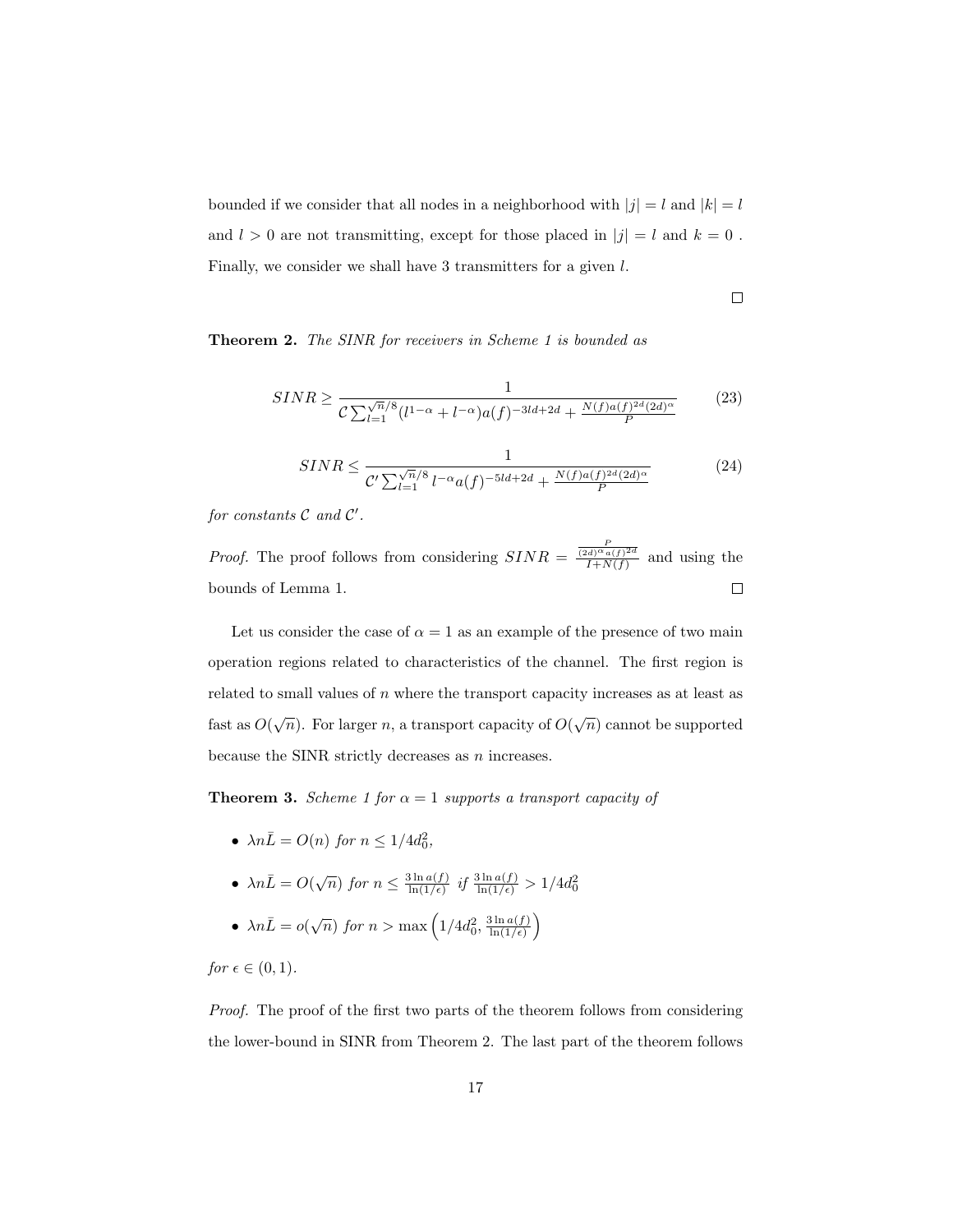from considering the upper-bound on SINR If we consider  $n \leq 1/4d_0^2$ , then  $d \propto d_0$  which means that  $\bar{L} = O(1)$ . For this region,  $\frac{N(f)a(f)^{2d_0}(2d_0)^{\alpha}}{P}$  $\frac{p^{1-\sigma}(2a_0)^n}{P}$  is a constant;  $\sum_{l=1}^{\sqrt{n}/8} l^{-\alpha} a(f)^{-3ld_0+2d_0}$  is upper-dounded by  $\sum_{l=1}^{\infty} l^{-\alpha} a(f)^{-3ld_0+2d_0}$ which is a constant for  $\alpha \geq 1$ ; and  $\sum_{l=1}^{\sqrt{n}/8} l^{1-\alpha} a(f)^{-3ld_0+2d_0}$  for  $\alpha \geq 1$ . Thus, a minimum SINR value  $\beta$  can be maintained and  $\lambda n\bar{L} = O(1)$  for  $n \leq 1/4d_0^2$ .

If  $1/4d_0^2 < n \leq \frac{3 \ln a(f)}{\ln(1/\epsilon)}$  $\frac{\sin a(f)}{\ln(1/\epsilon)}$ ,  $d = O(1/\sqrt{n})$  which means that  $\bar{L} = O(1/\sqrt{n})$ . For this region and  $\alpha = 1$ ,  $\sum_{l=1}^{\sqrt{n}/8} l^{-1} a(f)^{-3ld+2d} = a(f)^{2d} \sum_{l=1}^{\sqrt{n}/8} l^{-1} a(f)^{-3ld} \le$  $-a(f)^{2d}\ln\left(1-a(f)^{-3d}\right)$ . Thus, for the defined region  $-\ln\left(1-a(f)^{-3d}\right)$  <  $-\ln(1-\epsilon)$ . Since  $\frac{N(f)a(f)^{2d}(2d)^{\alpha}}{P}$  $\frac{p^{1-\alpha}(2a)^n}{P}$  decreases to zero as *n* increases with  $d =$  $O(1/\sqrt{n})$ , then a given SINR value can be supported and thus  $\lambda n\bar{L} = O(1/\sqrt{n})$ .

If  $n > \max\left(1/4d_0^2, \frac{3\ln a(f)}{\ln(1/\epsilon)}\right)$  $\frac{\sin a(f)}{\ln(1/\epsilon)}$ , we use the upper-bound on the SINR to prove that the SINR strictly decreases as  $n \to \infty$ . Through simple manipulations, we prove that since  $d = O(1/\sqrt{n})$ , then  $\frac{N(f)a(f)^{2d}(2d)^{\alpha}}{P} \to 0$ . We now focus on the term  $a(f)^{2d} \sum_{l=1}^{\sqrt{n}/8} l^{-1} a(f)^{-5ld}$ , where  $\sum_{l=1}^{\sqrt{n}/8} l^{-1} a(f)^{-5ld} \ge$  $a(f)^{2d}a(f)^{-(5/8)\sqrt{n}d} \sum_{l=1}^{\sqrt{n}/8} l^{-1}$ . Since for large *n* we have  $d = O(1/\sqrt{n})$ , then the term  $a(f)^{2d}a(f)^{-(5/8)\sqrt{n}d}$  is a constant and  $\sum_{l=1}^{\sqrt{n}/8} l^{-1}$  is a divergent series. This implies that  $\lambda n\bar{L} = O(\sqrt{n})$  is not sustainable and thus  $\lambda n\bar{L} = o(\sqrt{n}),$ concluding the proof.  $\Box$ 

## 4 Transmissions over a Wide Band

This section considers to cases where a wide band is available: the case of low power, where multiple narrow band transmissions are performed, and the case of high power, when the wide band is used by all transmitters. We extend the previous upper bounds for these scenarios.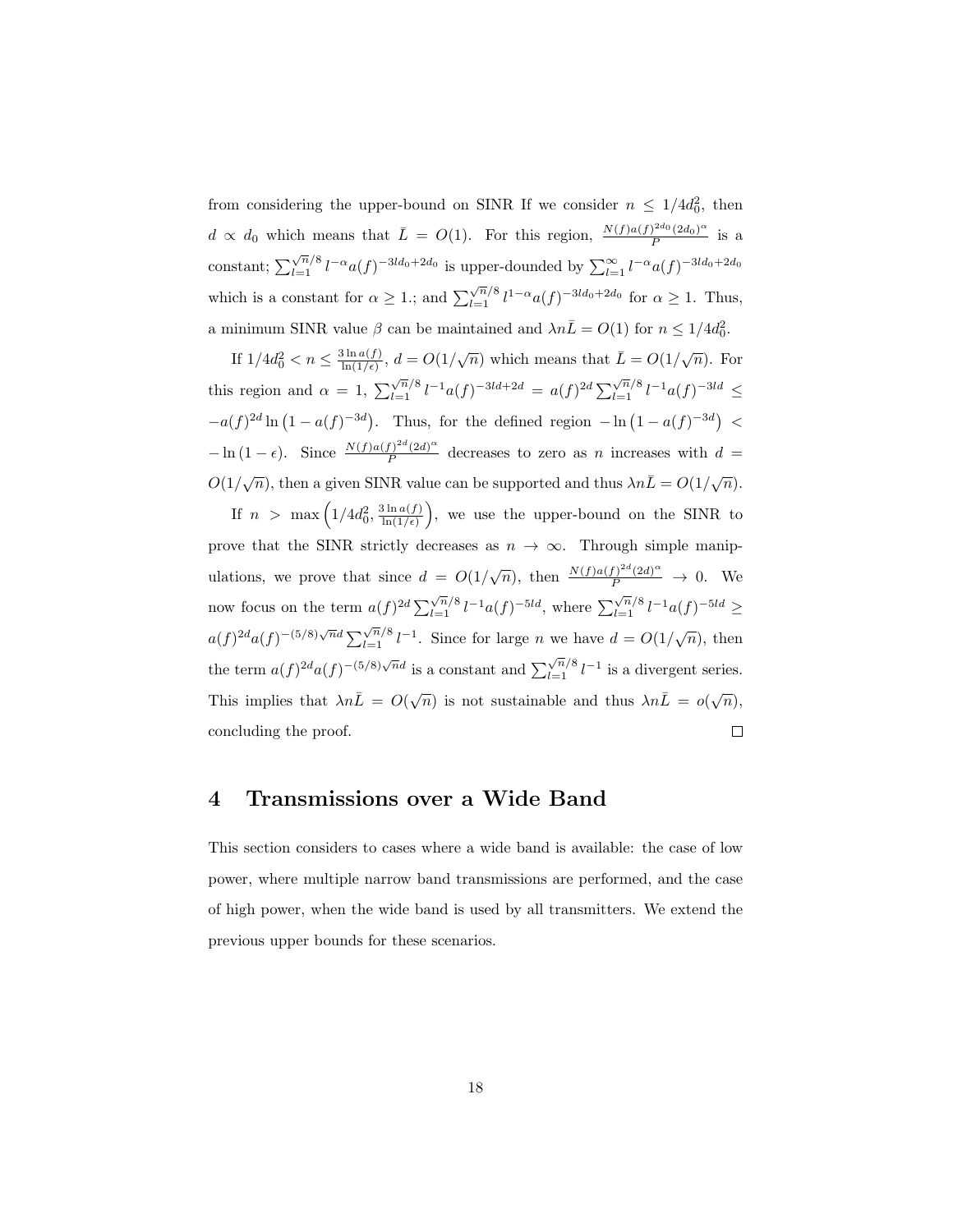#### 4.1 Low power - Narrow Band Case

As mentioned in the introduction, one of the characteristics of the underwater acoustic channel is that the optimal transmission band using the waterfilling principle depends strongly on the distance of a link [7]. In particular, if the transmission power of a node is very low, then nodes will optimally transmit in different bands corresponding to different transmission distances. This was shown in Eq. (6), which provides a mesure of the required transmission power under Gaussian noise. Thus, interference will come only from nodes transmitting in the same band. We have derived an expression for the power under these assumptions in Section II. In order to assign disjoint transmission bands, we divide the total transmission band of the system into non-overlapping bands of width  $\Delta f$ . We use  $f_c(l)$  as the mapping between the transmission distance and the corresponding transmission band for a low power - narrow band scenario. Thus, if a node transmits to another node at a distance  $l$ , we assign the transmission band centered at the frequency  $f_c(l)$  as in Fig. 2.

The capacity analysis is similar to Section III if  $a(f)$  is replaced by  $a(f_m)$ for each of the bands, where  $f_m$  is the central frequency of transmission band m. Note that this analysis is inherently different to that in  $[2]$ , which does not consider any frequency dependence of the path loss model. Let us assume that each node is capable of transmitting at  $\triangle W$  bps in each band, where  $\triangle W = \triangle f \log_2(1+\beta)$ , and  $\triangle f$  is the bandwidth of each non-overlapping band.

The definition of  $H$  changes slightly when we allow multi-node hopping for the low power - narrow band case in order to incorporate the effect of the different transmission bands. In this case,  $H \leq \frac{T|\Gamma|\Delta W_n}{2} = \frac{TW_n}{2}$ , where  $\Gamma$  is the set of sub-bands used by the network, and  $W = |\Gamma| \triangle W$ . At this point, we define  $\gamma_{\alpha}(f_m)$  as  $\gamma_{\alpha}$  for band m. We use the fact that  $a(f_m) \ge a_{min}$ , where  $a_{min} = \min_{m \in \Gamma} a(f_m)$ . In the underwater scenario,  $a_{min} = a(f_{min})$  because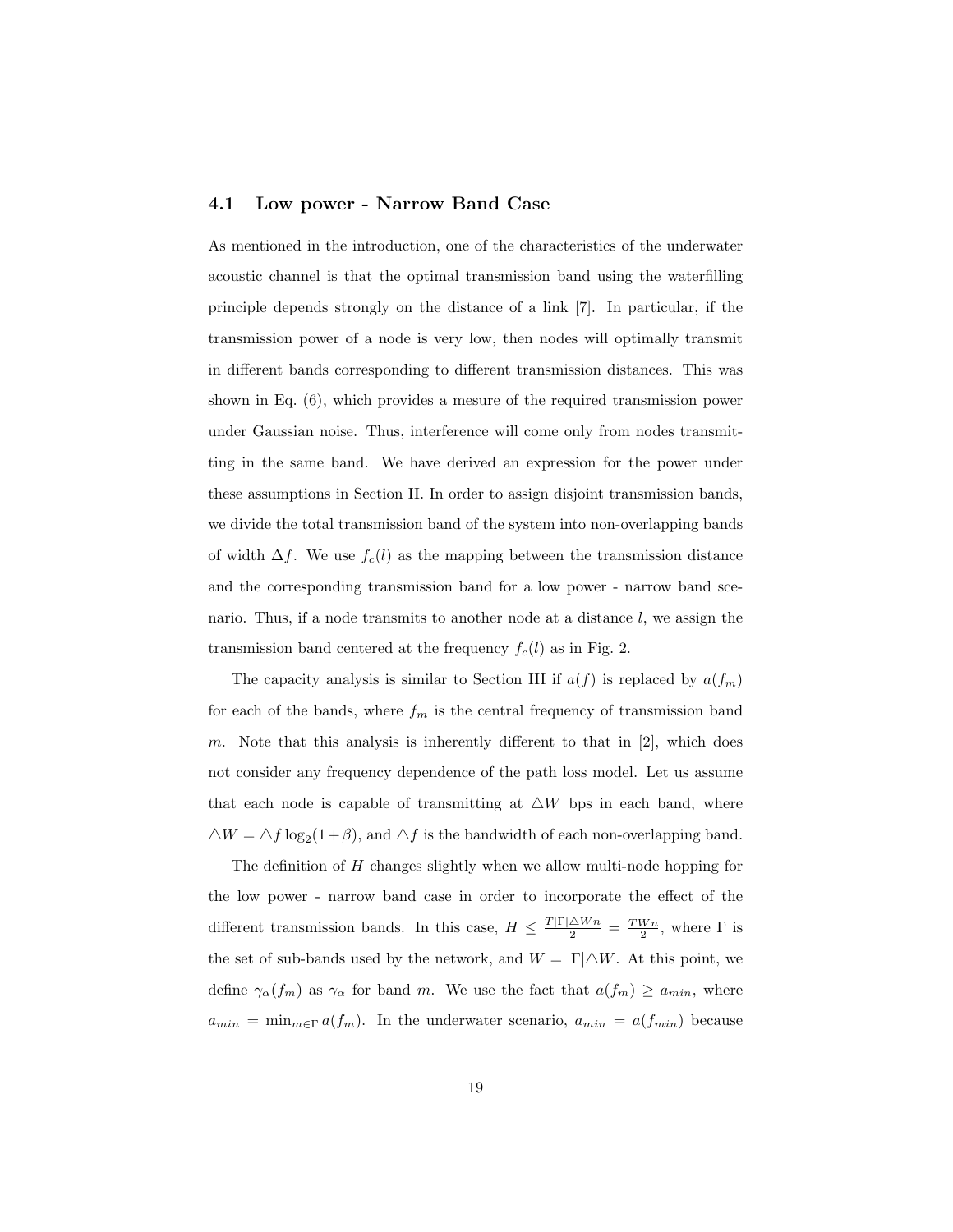$a(f)$  is an increasing function of f.

Theorem 4. The transport capacity for arbitrary underwater acoustic networks under the low power - narrow band case is bounded by

$$
\lambda n\bar{L} \leq \Phi W n^{\frac{\alpha-1}{\alpha}} \exp\left(-W_0 \left(\Phi \frac{2\ln a(f_{\min})}{\alpha}\left(\frac{1}{n}\right)^{1/\alpha}\right)\right)
$$

where

$$
\Phi = \frac{2^{1/\alpha}}{\sqrt{\pi}} \left(\frac{\beta+1}{\beta}\right)^{1/\alpha} \left(\frac{1}{|\Gamma|} \sum_{m \in \Gamma} a(f_m)^{\frac{2}{\sqrt{\pi}}} \right)^{1/\alpha}.
$$

Proof. For each of the different bands, the analysis is as before up to eq. (12). Summing over all sub-bands and time slots, we obtain

$$
\sum_{s \in S} \sum_{m \in \Gamma} \sum_{i \in \tau} |X_i - X_{j(i)}|^\alpha a(f_m)^{|X_i - X_{j(i)}|} \le \frac{\beta + 1}{\beta} \triangle WT \sum_{m \in \Gamma} \gamma_\alpha(f_m)
$$

where S is the set of time slots. Defining  $r^{A}(h, b, f_{min}) = l(h, b)^{\alpha} a(f_{min})^{l(h, b)},$ and following similar steps that lead to eq. (13) we get

$$
\frac{1}{H} \sum_{b=1}^{\lambda nT} \sum_{h=1}^{h(b)} r^{A}(h, b, f_{min}) \leq \frac{\beta + 1}{\beta} \frac{\Delta WT}{H} \sum_{m \in \Gamma} \gamma_{\alpha}(f_m) .
$$

Defining  $\psi = (\ln a(f_{min}))^{\alpha} \frac{\beta+1}{\beta} \frac{\Delta WT}{H} \sum_{m \in \Gamma} \gamma_{\alpha}(f_m)$ , we can use a similar procedure as in the previous Section to show that

$$
\lambda n \bar{L} \le \frac{H^{\frac{\alpha-1}{\alpha}}}{T^{\frac{\alpha-1}{\alpha}}} \left(\frac{\beta+1}{\beta} W \sum_{m \in \Gamma} \gamma_{\alpha}(f_m)\right)^{1/\alpha} \exp\left(-W_0 \left(\frac{\psi^{1/\alpha}}{\alpha}\right)\right) \tag{25}
$$

Using the inequality  $H \leq \frac{TW_n}{2}$ , we obtain the upper bound on transport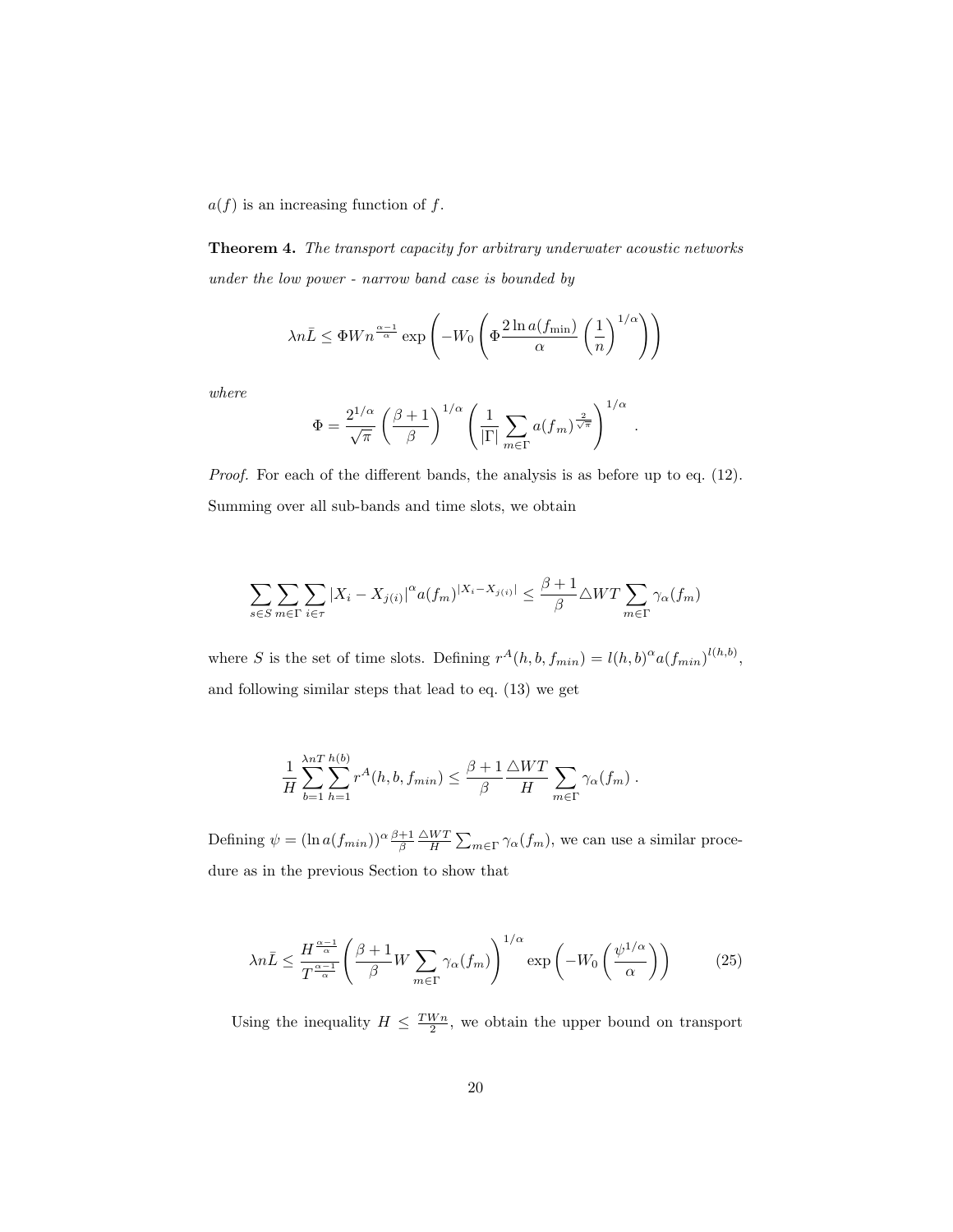capacity. This concludes the proof.

The scaling law is similar in structure to the one obtained in Section III. However, the constant  $\Phi$  depends on the *average* of a function of the absorption coefficients at  $f_m, \forall m \in \Gamma$  instead of a particular value. Again, if  $a(f) = 1, \forall f$ the result reduces to that of [2].

Remark 4. Direct Transmissions: If we constrain our system to perform direct transmissions only (single-hop), using the fact that there is an assignment of frequency bands in terms of the distance, we can consider that  $h(b) = 1, \forall b, i.e.$ only one hop. Given the distance-band separation property mentioned in previous sections, the problem can be thought of as solving for several networks that lie on top of each other, in different layers with no cross-layer interference. Membership to the layers is based on the distance of the connection. In other words, each transmission band m will have  $n_m$  transmitters, where  $n = \sum_{m \in \Gamma} n_m$  constitutes the total number of nodes in the network since each transmitter has only one intended destination.

These facts cause a different capacity scaling for each of the transmission bands, i.e. the scaling for each transmission band will have the form of expression (9) with  $\triangle W$  instead of W and  $n_m$  instead of n to obtain the scaling for band m.

#### 4.2 High Power - Wide Band Case

In this scenario, nodes have enough power to transmit in a wide band  $B$ , which implies that the absorption cannot be considered to be constant over the band. The band  $B$  is again chosen using a waterfilling argument. We shall use two different SINR requirements. The first is meant for OFDM-like schemes, where each transmission band may need a specific SINR to guarantee transmission.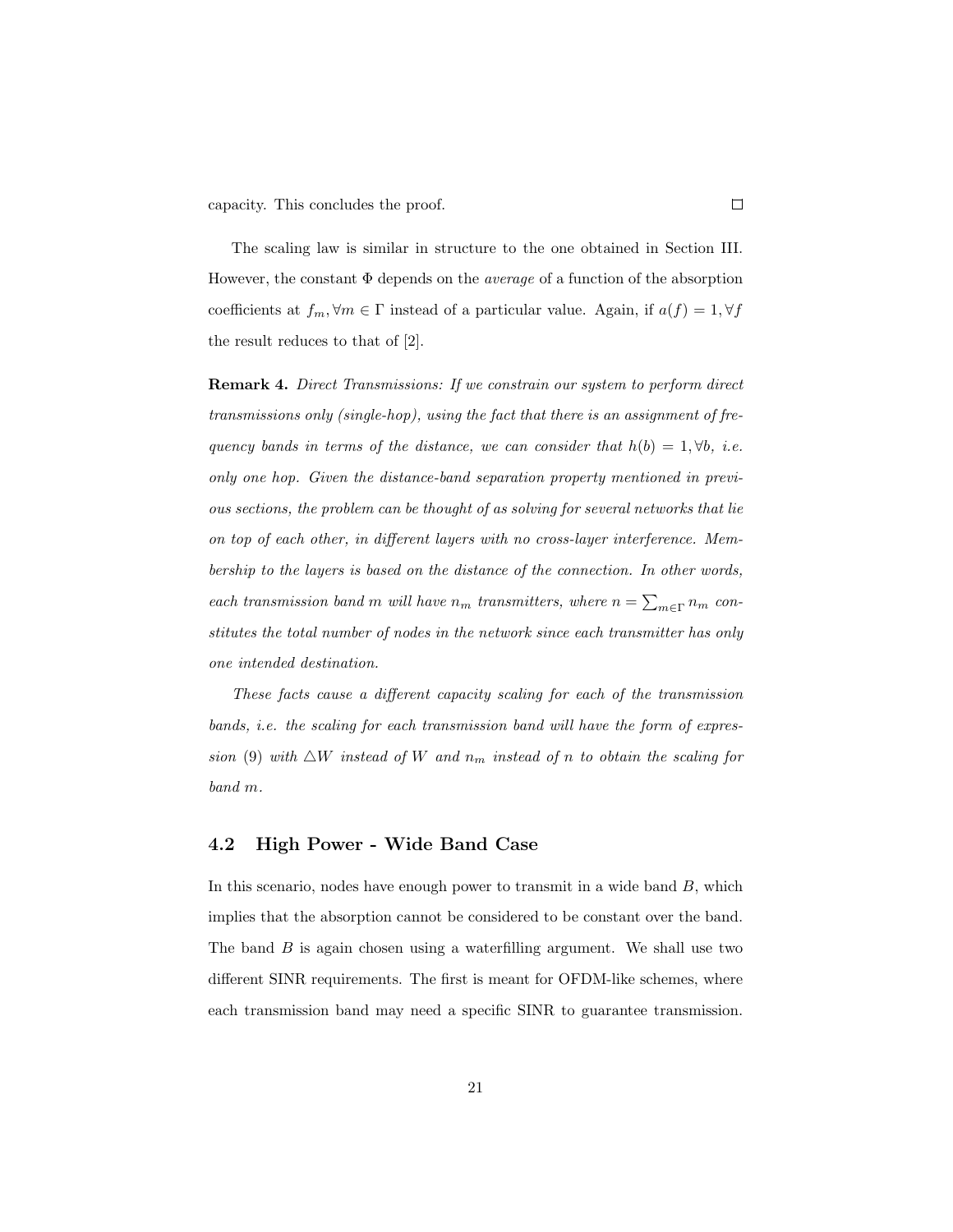We then specify the changes when using a more standard SINR definition for wide band transmissions.

Let us first consider the case of a SINR requirement that depends on the frequency, that is

$$
\frac{\frac{P_i(f)}{A(|X_i - X_{j(i)}|, f)}}{N(f) + \sum_{k \in \tau, k \neq i} \frac{P_k(f)}{A(|X_k - X_{j(i)}|, f)}} \ge \beta(f) \,. \tag{26}
$$

Remark 5. This SINR requirement is relevant for an idealized OFDM scheme over the fixed transmission band B where the system uses transmission channels of infinitesimal width and no guard band amongst channels.

We define  $f_{min} = \arg \min_f a(f)$  while H can be shown to have the bound  $H \leq \frac{TWn}{2}$  using the definition of W (Eq. (27)). We define W as the data rate over the entire band, computed as

$$
W = \int_{f \in B} \log_2(1 + \beta(f)) df.
$$
 (27)

If we assign a transmission rate to every sub-band df of  $dW = \log_2(1 + \beta(f))df$ , the analysis for each frequency is similar as in Section IV. Letting  $\triangle f \rightarrow 0$ , renaming  $\Delta f$  as df and replacing the sums by integrals, we have obtain the following result.

Theorem 5. The transport capacity of an arbitrary underwater acoustic network under the High Power - Wide Band case under the SINR condition (26) is bounded as follows

$$
\lambda n \bar{L} \le \Theta W n^{\frac{\alpha - 1}{\alpha}} \exp\left(-W_0 \left(\Theta \frac{2 \ln a(f_{\min})}{\alpha} \left(\frac{1}{n}\right)^{1/\alpha}\right)\right)
$$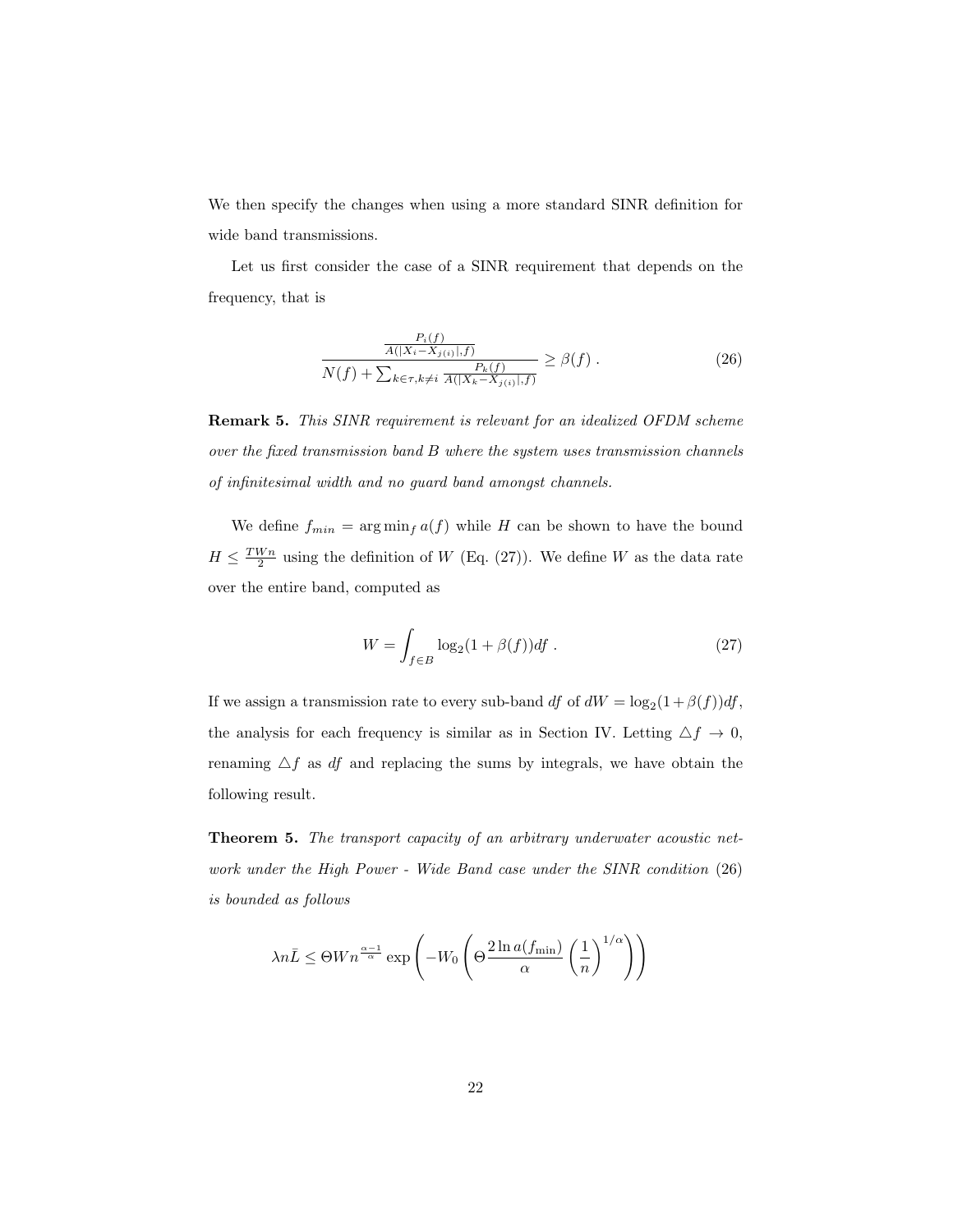where

$$
\Theta = \frac{2^{1/\alpha}}{\sqrt{\pi}} \left( \frac{1}{W} \int \frac{(\beta(f) + 1) a(f)^{\frac{2}{\sqrt{\pi}}} \log_2(1 + \beta(f))}{\beta(f)} df \right)^{1/\alpha}
$$

Proof. Using similar techniques to previous sections, we obtain that

$$
\frac{1}{H} \sum_{b=1}^{\lambda n} \sum_{h=1}^{h(b)} W r^A(h, b, f_{min}) \le \frac{T}{H} \int_W \frac{\beta(f) + 1}{\beta(f)} \gamma_\alpha(f) dW
$$

$$
= \frac{T}{H} \int_B \frac{\beta(f) + 1}{\beta(f)} \gamma_\alpha(f) \log_2(1 + \beta(f)) df. \tag{28}
$$

Following the procedure of Section IV concludes the proof.

 $\Box$ 

Remark 6. We know consider the alternative case a SINR requirement for the full transmission band, that is

$$
\frac{\int_{B} \frac{P_i(f)}{A(|X_i - X_{j(i)}|, f)} df}{\int_{B} N(f) + \sum_{k \in \tau, k \neq i} \frac{P_k(f)}{A(|X_k - X_{j(i)}|, f)} df} \ge \beta.
$$
\n(29)

The scaling result is straightforward from the proof of Theorem 1, where the key step lies in using the inequality  $\int_B \frac{P_i(f)}{A(|X_i-X_j|)}$  $\frac{P_i(f)}{A(|X_i-X_{j(i)}|,f)} df \leq \frac{\int_B P_i(f) df}{A(|X_i-X_{j(i)}|,f)}$  $\frac{\int_B F_i(f)dy}{A(|X_i-X_{j(i)}|,f_{min})}$ . The scaling is the same as for Theorem 1 substituting  $a(f)$  by  $a(f_{min})$ .

# 5 Scaling transmission frequency with the number of nodes

We have observed that the transport capacity scales much slower than the capacity of a simple multi-hop scheme in radio wireless, i.e., much slower than  $O(n^{1/2})$ . This section shows that scaling the transmission frequency with the number of nodes provides a means to overcome this limitation. We first study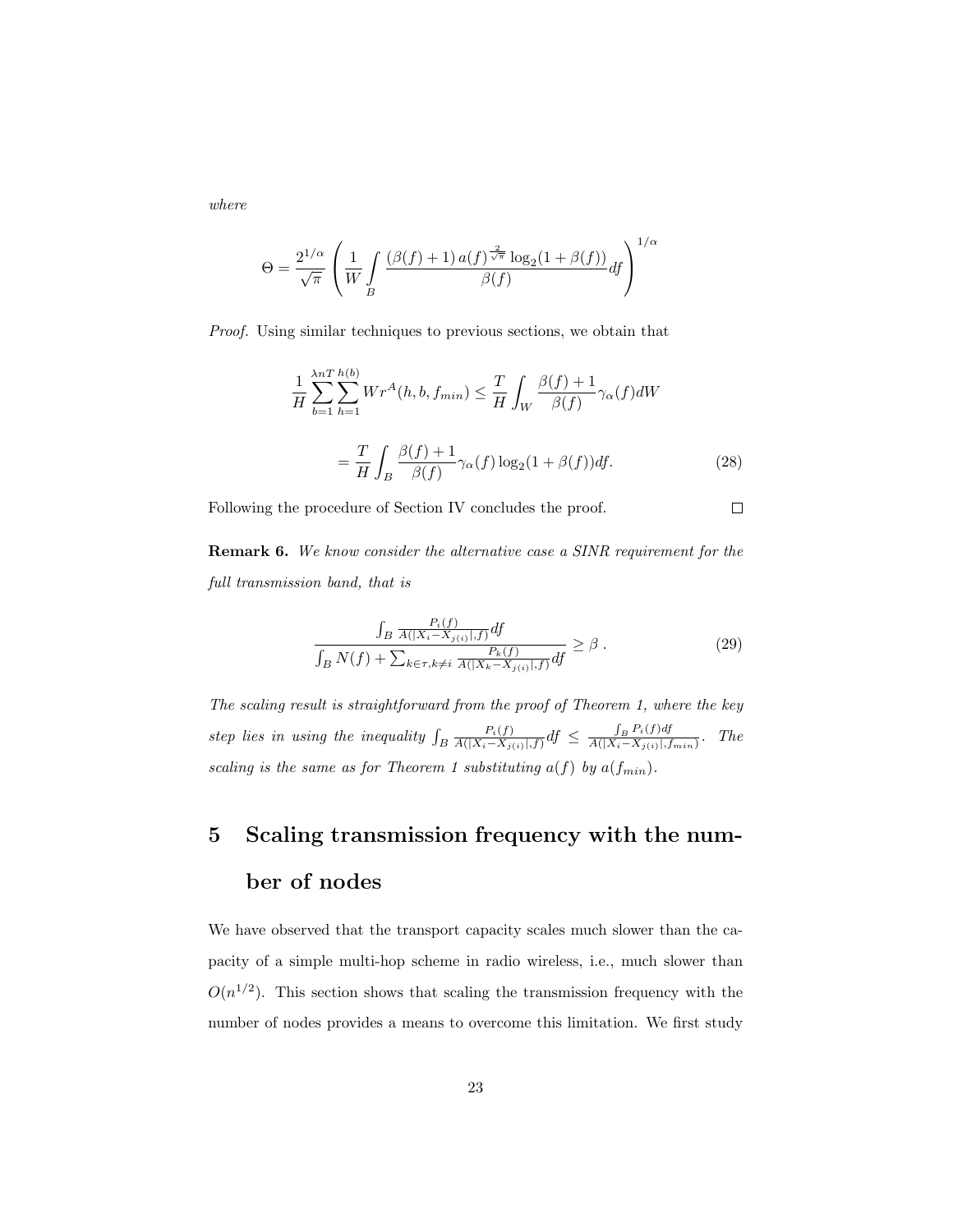the structure of the upper-bound and then show a simple scheme that achieves a transport capacity of at least  $O(n^{1/2})$ , regardless of the parameter  $\alpha$  that limited our previous results. We assume the case of a fixed narrow band case for simplicity, although this can be extended to more complex cases.

#### 5.1 An upper-bound to transport capacity

We show in the following that the transport capacity can have an upper-bound that scales as  $O(n^{1-\epsilon})$  for an arbitrary  $\epsilon > 0$ . We prove this by assuming that such upper-bound is possible and showing the corresponding scaling of  $f$ that satisfies it. We use the notation  $f(n)$  to emphasize the dependence on the number of nodes in the network. We consider the scaling of the absorption  $a(f(n))$  with the number of nodes for simplicity. As explained in Section 2,  $a(f)$ is an increasing function on  $f$  for the frequency range of interest, so there is a 1-to-1 mapping between a value of  $a(f)$  and f. We exploit this fact in order to derive our new transport capacity upper-bound. This result is summarized in the following theorem.

Theorem 6. The transport capacity of underwater acoustic networks with a fixed narrow-band assumption and the transmission frequency  $f(n)$  scaling with the number of nodes is bounded by

$$
\lambda n\bar{L} \le
$$
\n
$$
\begin{cases}\nO\left(n^{\frac{\alpha-1}{\alpha}}a(f(n))^{\frac{2}{\sqrt{\pi}\alpha}}\exp\left(-W_0(n^{\frac{-1}{\alpha}}a(f(n))^{\frac{2}{\sqrt{\pi}\alpha}})\right)\right) & \text{if } f(n) = o(\sqrt{\ln(n)}), \\
O(n^{1-\epsilon}) & \text{if } f(n) = O(\sqrt{\ln(n)}), \\
O(n) & \text{if } f(n) = \Omega(\sqrt{\ln(n)})\n\end{cases}
$$
\n(30)

with  $\epsilon > 0$ .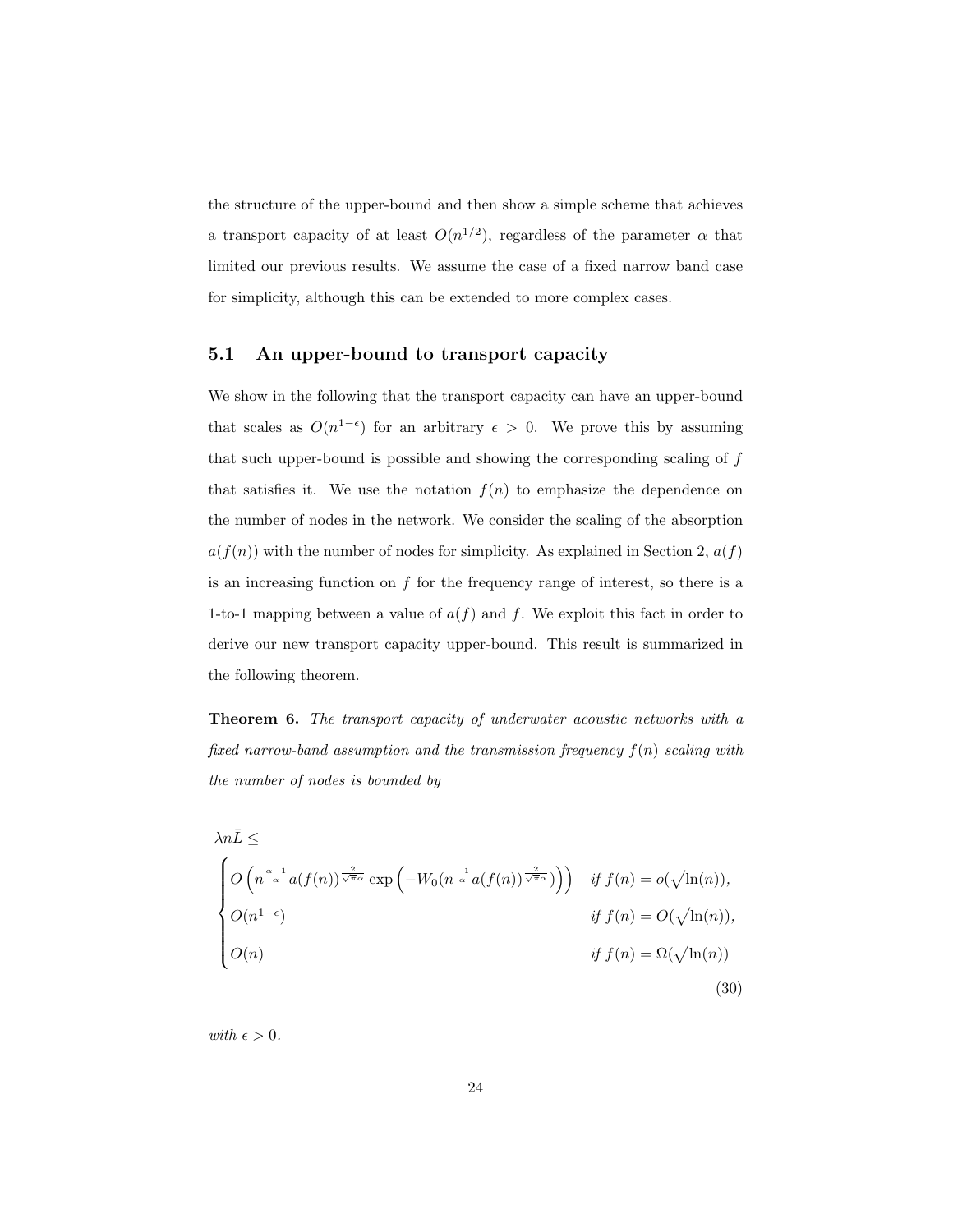Proof. The first case is a straightforward operation considering the result in Theorem 1. We shall focus first on proving the case of  $f(n) = O(\sqrt{\ln(n)})$ . Considering expression (9), note that to ensure that the transport capacity to be bounded by  $O(n^{1-\epsilon})$ , we require  $a(f(n))^{\frac{2}{\sqrt{\pi \alpha}}} = n^{1/\alpha - \epsilon}$ , without considering the effect of the exponential term. However, it is simple to check that the limit of the exponential term when  $n \to \infty$  is given by

$$
\lim_{n \to \infty} \exp\left(-W_0\left(C(\alpha, \epsilon, \beta)n^{-\epsilon} \ln(n)\right)\right) = 1\tag{31}
$$

where  $C(\alpha, \epsilon, \beta)$  is a constant that depends on  $\alpha$ ,  $\epsilon$ , and  $\beta$ .

Considering expression (2), it straight forward to determine that the node dependent frequency  $f(n)$  scales on the number of nodes as

$$
f(n) = O(\sqrt{\ln(n)}).
$$
\n(32)

We conclude that for  $f(n) = O(\sqrt{\ln(n)})$  the transport capacity is bounded as

$$
\lambda n \bar{L} \le D(\alpha, \epsilon, \beta, W) n^{1-\epsilon} \exp\left(-W_0 \left(C(\alpha, \epsilon, \beta) n^{-\epsilon} \ln(n)\right)\right) \tag{33}
$$

where  $D(\alpha, \epsilon, \beta, W)$  is a constant that depends on  $\alpha$ ,  $\epsilon$ ,  $\beta$ , and W. For large n, the bound becomes

$$
\lambda n \bar{L} \le D(\alpha, \epsilon, \beta, W) n^{1-\epsilon}.
$$
\n(34)

We follow a similar technique to prove the remaining case.  $\Box$ 

This result is very important, not only because it relaxes our upper-bound on the transport capacity, but because it can be achieved with a scaling on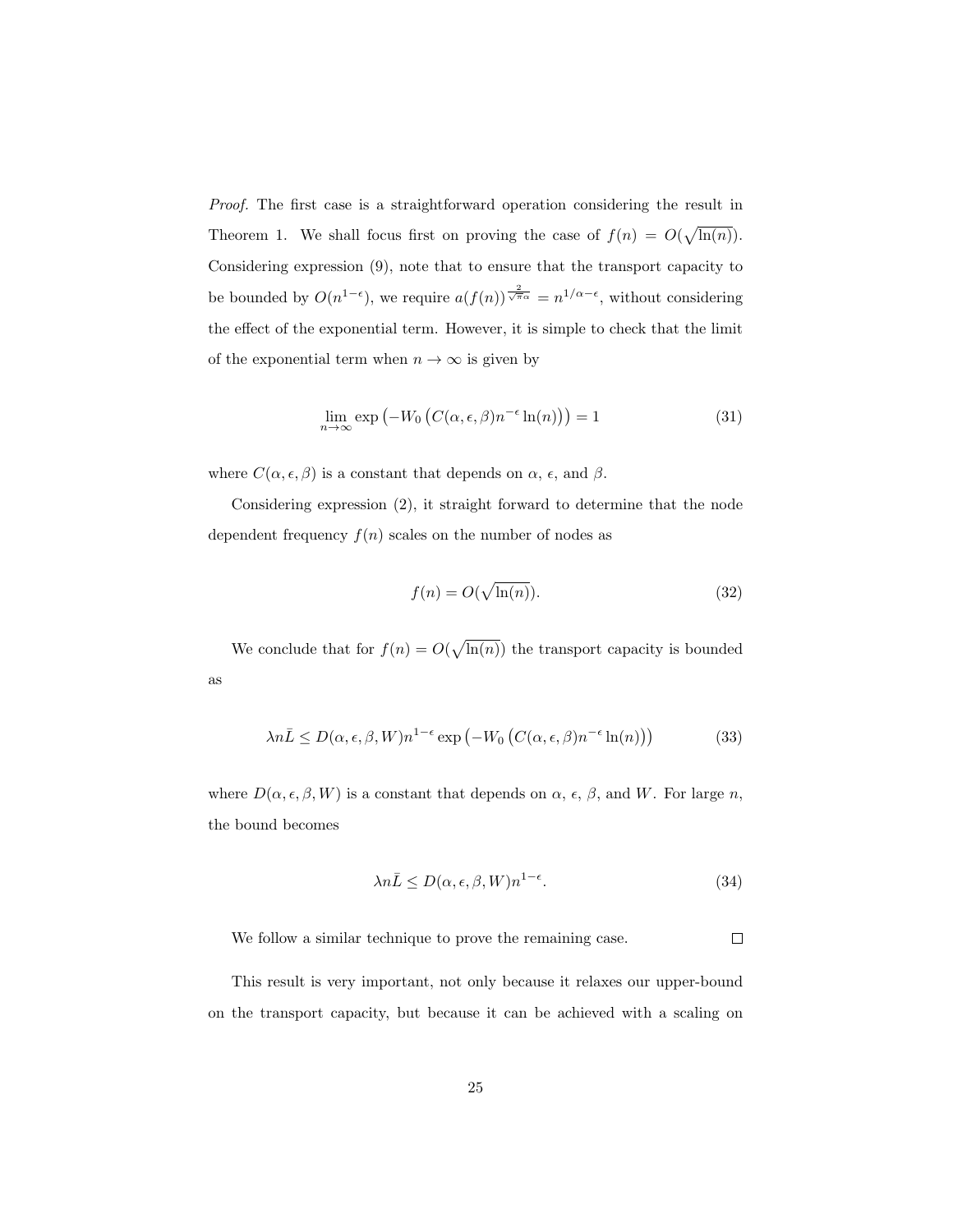the frequency that is fairly slow, i.e.  $f(n) = O(\sqrt{\ln(n)})$ . This makes our result useful for a wide range of  $n$  while mapping it to relevant transmission frequencies that are feasible in practice.

#### 5.2 Constructive lower bound

Let us now show a placement of nodes and assignment of traffic patterns that overcomes the initial limitation on the transport capacity for any value of  $\alpha$ , achieving a scaling of  $O(n^{1/2})$ . In the cases of a fixed transmission band, we showed an upper-bound that stated that for  $1 \leq \alpha < 2$  this was not possible. The result is summarized in the following theorem.

**Theorem 7.** There is a placement of nodes and an assignment of traffic patterns such that the transport capacity achieves  $\lambda n\bar{L} = O(\sqrt{n})$  for  $f(n) = O(n^{1/4})$  for underwater acoustic networks.

Proof. Using Scheme 1 and the lower-bound in Theorem 2, we will confirm that we can provide a SINR level such that  $SINR \geq \beta$ .

First, we observe that the term  $\mathcal{C}' \sum_{l=1}^{\sqrt{n}/8} (l^{1-\alpha} + l^{-\alpha}) a(f(n))^{-3ld+2d}$  is bounded as long as  $a(f(n))^{-3d} = o(1)$  or  $a(f(n))^{-3d} = O(1)$ . One instance that satisfies this condition occurs if 1) we use the scaling of  $a(f) = O(e^{\sqrt{n}})$ , which is associated to  $f(n) = O(n^{1/4})$ , and 2) we also use the fact that  $d = O(1/\sqrt{n})$ . This implies that, as  $n \to \infty$ ,  $a(f(n))^{-3d} \to e^{-c_1} < 1$ , where  $c_1 > 0$ .

Secondly, since the overall psd of the noise  $N(f)$  decays linearly on the logarithmic scale in the frequency region from 100 Hz to 100 kHz, which is the operating regime used by the majority of acoustic systems, and is approximately given by  $\log N(f) = a_4 - a_5 \log f$  for some positive constants  $a_4$  and  $a_5 > 0$ independent of n [7]. Then, we can assume the scaling of  $N(f)$  to be given by  $N(f) = O(f^{-a_5})$ . This implies that the term  $\frac{N(f)a(f)^{2d}(2d)^{\alpha}}{P} \to 0$  as  $n \to \infty$ , if we assume also  $a(f) = O(e^{\sqrt{n}})$  and  $d = O(1/\sqrt{n})$ .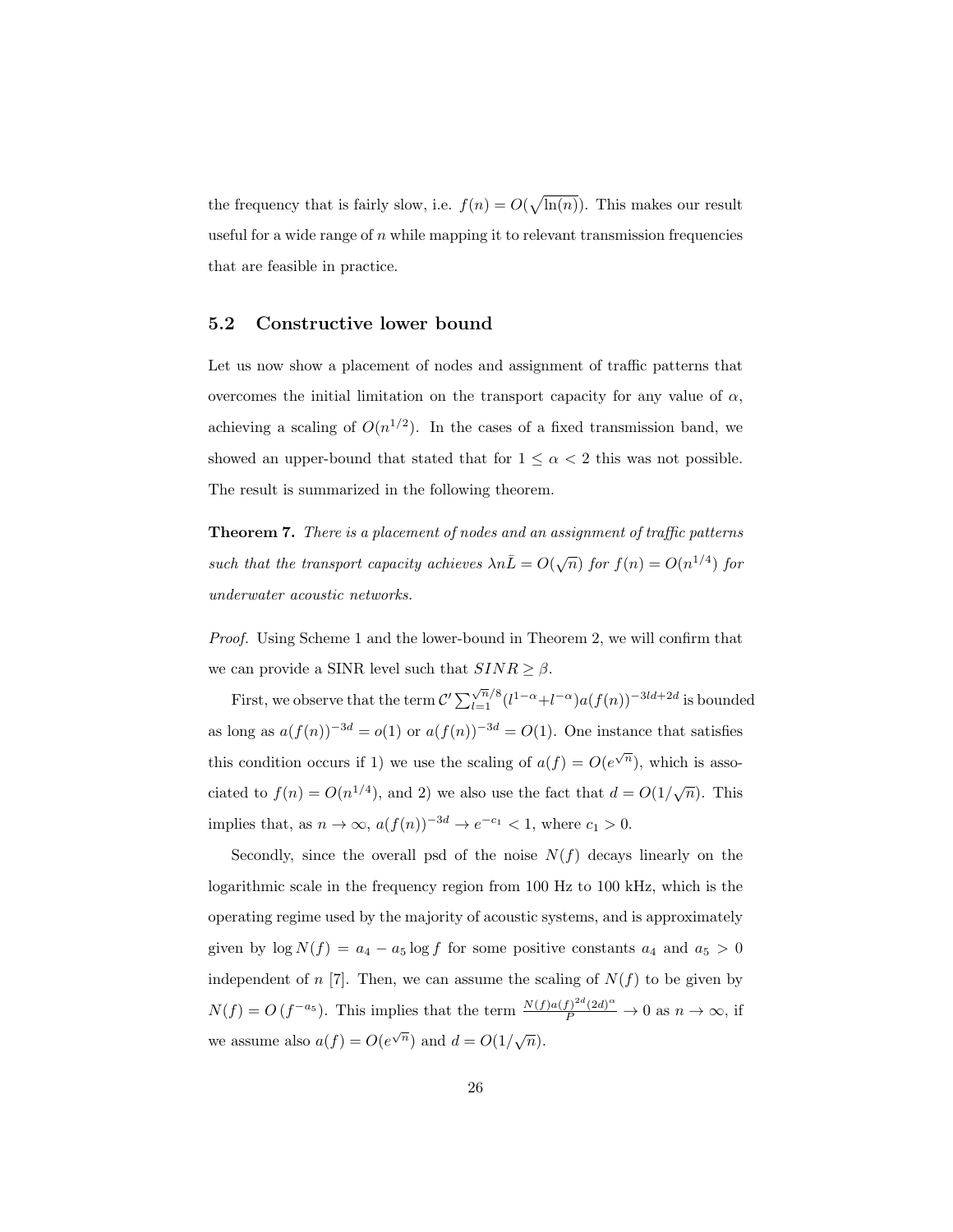Thus, we will be able to satisfy any condition  $SINR \geq \beta$  with sufficiently large *n*. Finally, since the average distance between transmissions  $\bar{L} = O(n^{-1/2}),$ we conclude that the transport capacity for this placement scales as  $O(\sqrt{n})$ , regardless of the value of  $\alpha$ .  $\Box$ 

Remark 7. As shown in the proof of Theorem 7, the placement specified allows for the SINR to be as large as required for sufficiently large n for the receivers to successfully recover the data packets. This is unique with respect to the result of Ref. [2] (i.e.,  $a(f) = 1$  and  $\alpha \geq 2$ ), where the SINR is bounded but converges to a specific value as  $n \to \infty$ . This implies that the lower bound  $O(\sqrt{n})$  for the transport capacity may not be tight and that other placements may achieve a better scaling as predicted by Theorem 6. This shall constitute the focus of our future work.

## 6 Conclusions

This work presents upper bounds on the transport capacity of underwater acoustic networks with nodes deployed arbitrarily in a unit area disk. We study three cases of interest: an arbitrarily chosen narrow transmission band; the case of power limited nodes which transmit in disjoint narrow bands; and the case of nodes with high power capabilities that use of a wide transmission band. The choice of transmission band in the last two cases depends on the transmission distance and the physical characteristics of the channel, and is made in accordance with the waterfilling principle. We also study the case in which the transmission frequency scales with the number of nodes and provide upper and lower bounds for this case.

We have shown that the amount of information that can be exchanged by each source-destination pair in an underwater acoustic network goes to zero as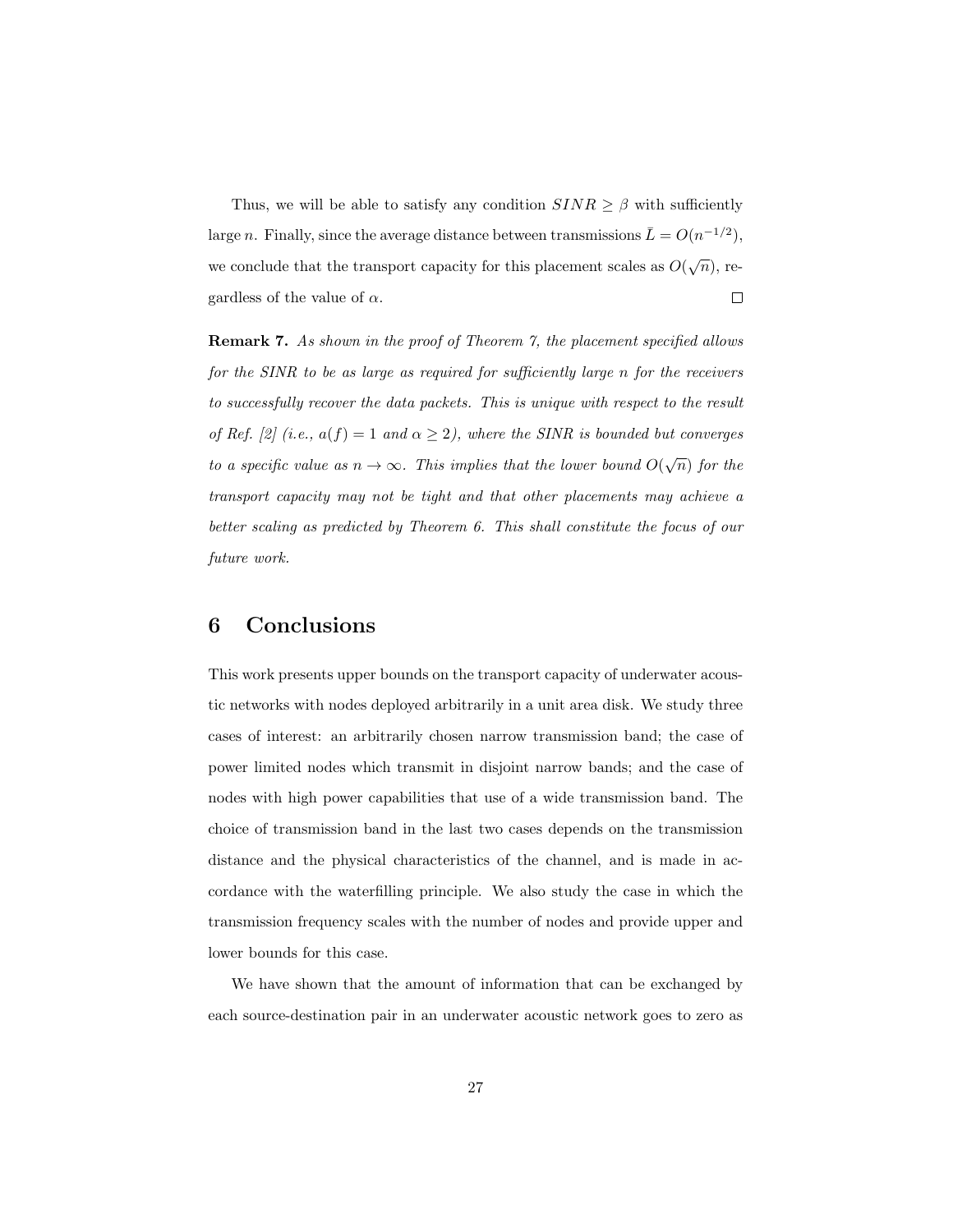the number of nodes *n* goes to infinity, at least at a rate  $n^{-1/\alpha}e^{-W_0(O(n^{-1/\alpha}))}$ . This rule is valid for the different scenarios in general, requiring only changes in the scaling constants. The throughput per source-destination pair has two different regions. For small  $n$ , the throughput decreases very slowly as  $n$  increases. For large *n*, it decreases as  $n^{-1/\alpha}$ . Given that  $1 \leq \alpha \leq 2$  in an underwater acoustic channel, the available throughput for large  $n$  decays more rapidly than in typical radio wireless networks. However, typical node densities in underwater networks correspond to the small  $n$  regime. In a narrow band example with values of  $a(f)$  characteristic of an underwater channel, we showed that the upper bound on the throughput remains almost constant for densities up to 100 nodes per km<sup>2</sup>. Most underwater networks have node densities in this range owing to the applications for which they are deployed.

We have also shown that scaling the frequency with the number of nodes provides a means to overcoming the limitations in transport capacity for underwater acoustic networks. This is specially interesting if the number of nodes becomes large. We showed a scheme that could achieve a transport capacity scaling of  $O(\sqrt{n})$ , which was not possible in the fixed transmission band cases for values of  $\alpha \in [1, 2)$ , with  $\alpha = 2$  being the only exception.

Finally, we have identified some important characteristics of the underwater acoustic channel useful for future studies. For example, we could allow cooperation between nodes  $\dot{a}$  la Ozgur et al [4] taking advantage of the distance-band separation property of the underwater channel. Namely, instead of performing time division between long and short transmissions, we could simply transmit in different bands that do not interfere with one another. This is important because acoustic transmissions have long propagation delays due to the speed of sound underwater ( $\sim$ 1500 m/s), which reduces the usefulness of a time-division scheme. Another interesting area is to study different operational regions when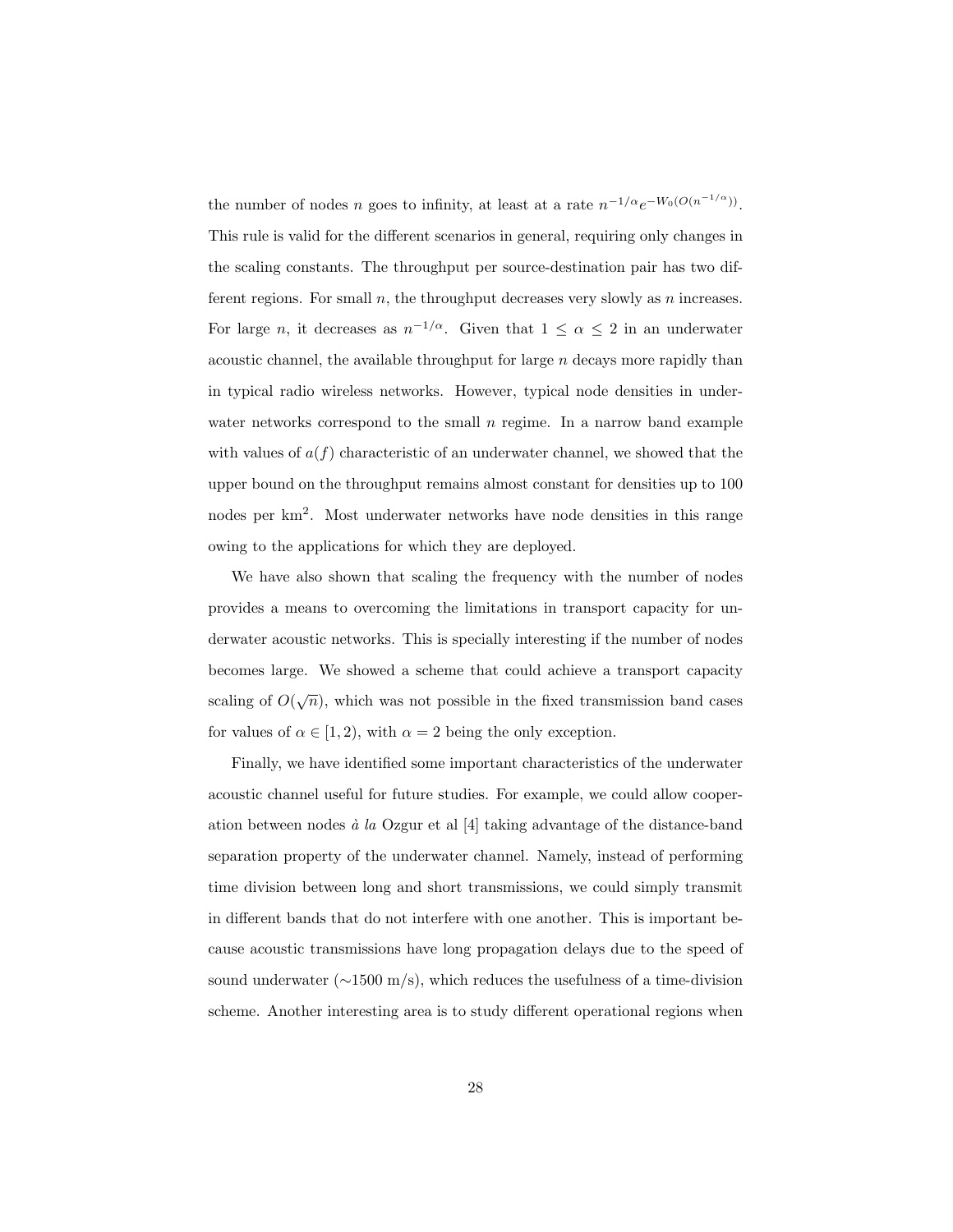we use different scaling functions for the frequency given the number of nodes  $\overline{n}$ .

## Acknowledgment

This work was supported in part by the National Science Foundation under grants No. 0520075, 0831728 and CNS-0627021, by ONR MURI Grant No. N00014-07-1-0738, and subcontract  $#$  060786 issued by BAE Systems National Security Solutions, Inc. and supported by the Defense Advanced Research Projects Agency (DARPA) and the Space and Naval Warfare System Center (SPAWARSYSCEN), San Diego under Contract No. N66001-06-C-2020 (CB-MANET).

## References

- [1] D. E. Lucani, M. Médard, M. Stojanovic, "Capacity scaling laws for underwater networks," in Proc. 42nd Asilomar Conference on Signals, Systems and Computers, pp.2125-2129, Pacific Grove, CA, USA, Oct. 2008
- [2] P. Gupta, P.R. Kumar, "The Capacity of Wireless Networks," IEEE Trans. Inf. Theory, vol 46, no 2, pp. 388-404, Mar. 2000
- [3] M. Franceschetti, O. Dousse, D. N. C. Tse, P. Thiran, "Closing the Gap in the Capacity of Wireless Networks Via Percolation Theory," IEEE Trans. Inf. Theory, vol. 53, no. 3, pp. 1009-1018, Mar. 2007
- [4] A. Ozgur, O. Leveque, D. N. C. Tse, "Hierarchical Cooperation Achieves Optimal Capacity Scaling in Ad Hoc Networks," IEEE Trans. Inf. Theory, vol. 53, no. 10, pp. 3549-3672, Oct. 2007